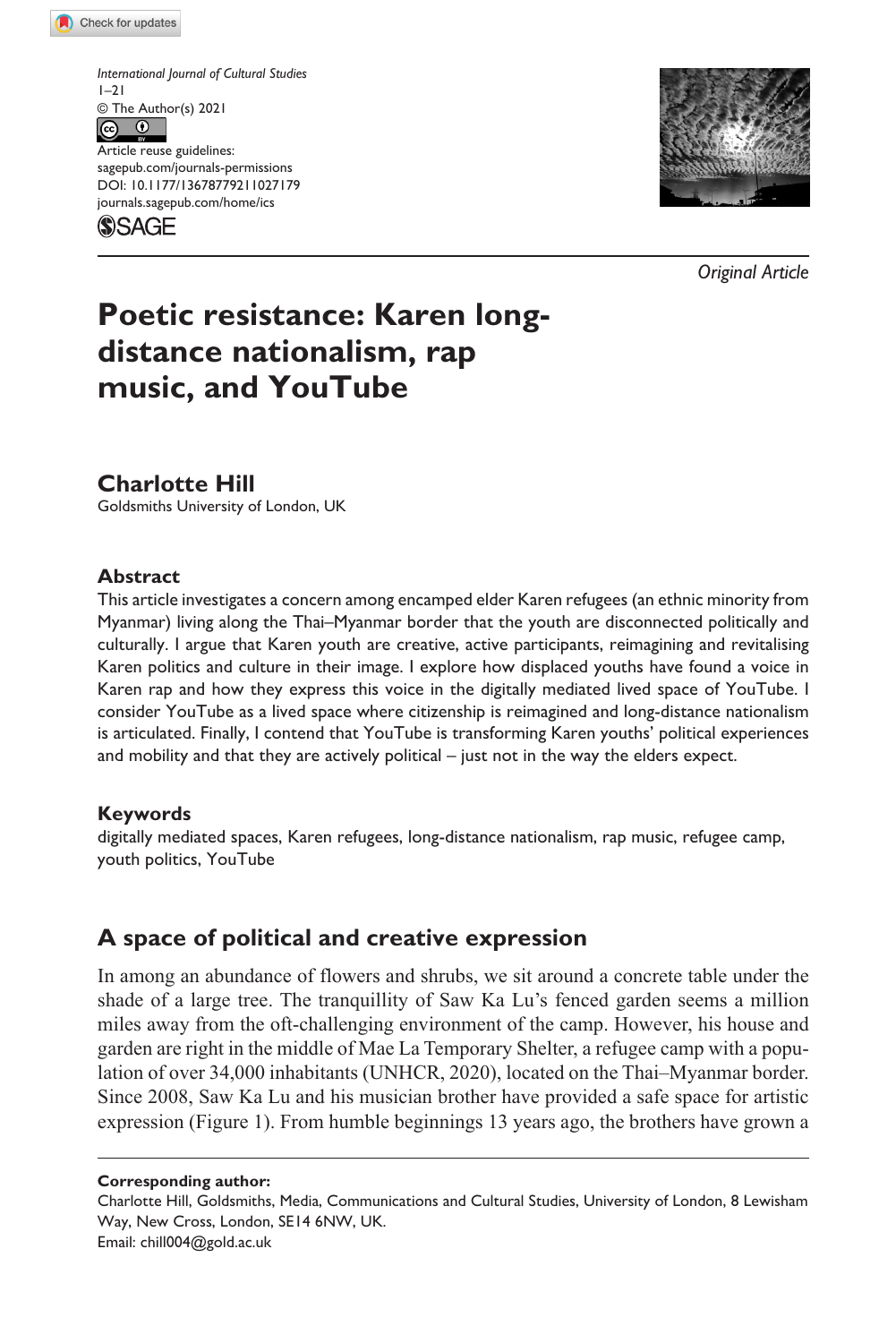

**Figure 1.** Recording studio, Mae La Refugee Camp. Source: Photo by Saw Ka Lu.

successful recording studio and business within the camp. In the early days, they could not afford a 'mic or accessories', so they borrowed them from a local church. By fixing an old mixer and covering their bamboo walls with blankets, they started to record music for fun; 'people liked what we were doing, and with their support, we were able to build a better studio', he says.

Unlike the desperate image of the refugee camp as a bounded space of exception (Agamben, 2005) depicted in the media and by non-governmental organizations (NGOs), the camps along the Thai–Myanmar border are bursting with artistic and cultural expression. The vivid presence of music underpins daily life, which was evident in each visit I made to Mae La camp (Mae La going forward). Yet, according to a report carried out by the UNHCR, an overlooked area of research is artistic activities and expressions (Andemicael, 2011: 1), an area I intend to explore further in this article.

In the camp, elders expressed the belief that the youth were no longer dedicated to the fight for self-determination and a free Karen State. 'The youth in the camp are connected' digitally, an elder tells me:

On special Karen days, they watch what is happening live on their small screens or see the Karen media cover internal events [in the Karen State] but what I see is a disconnect because they are not there. They don't take it seriously. They don't see and respect their national heroes. There is no feeling at all.

Considering these concerns, this article explores how displaced Karen youths articulate their political agency through rap music production. With a specific focus on transnational cultural flows and digitally mediated space (DMS), I argue that the confluence of rap and YouTube enables young Karen to re-work a certain kind of Karen-ness and export it to a global Karen diaspora. I explore how YouTube becomes a lived place where citizenship and belonging are reimagined.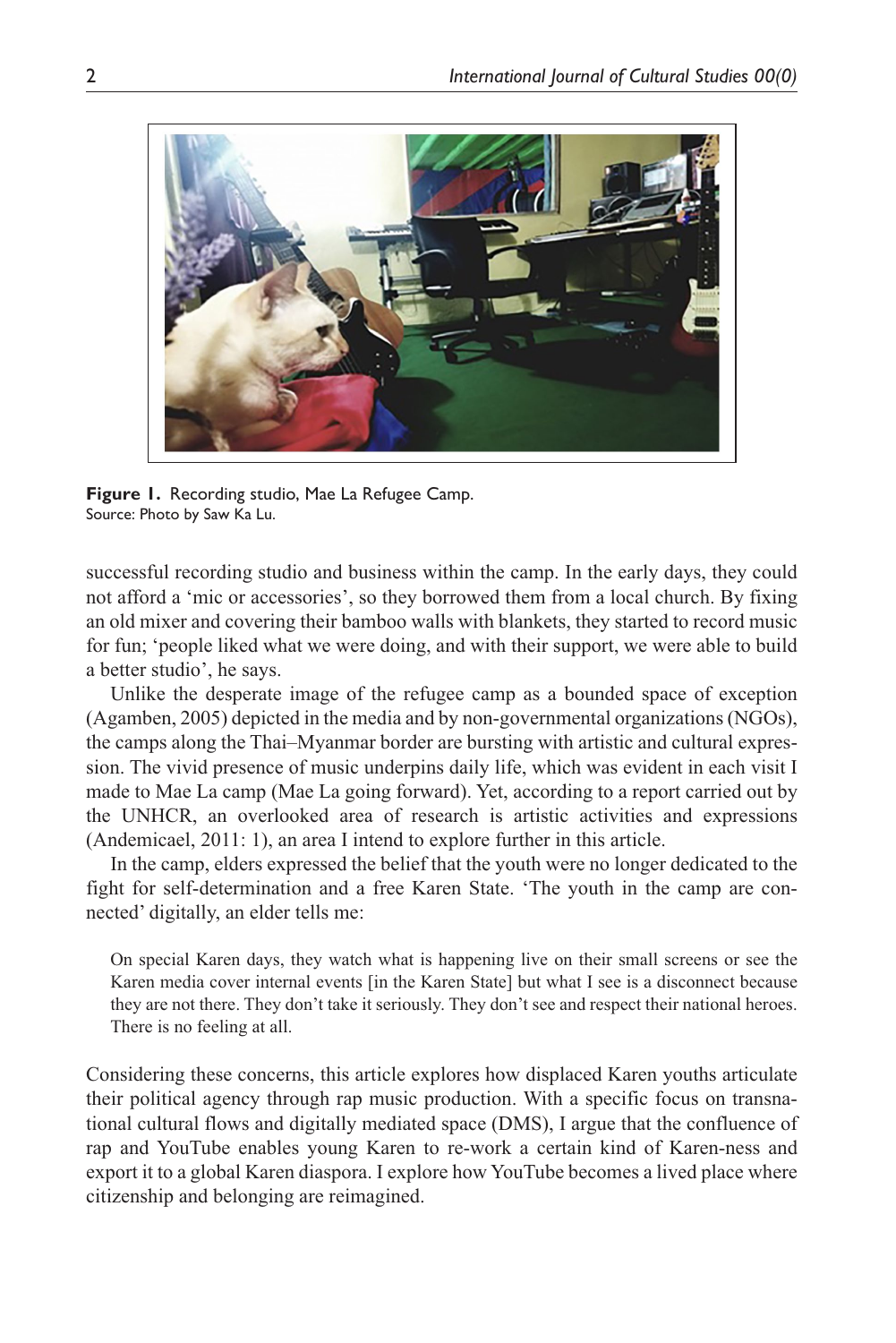Many scholars have written on Karen nationalism and identity (Cheesman, 2002; Harriden, 2002; MacLachlan, 2012; Rajah, 2002; Sharples, 2017; South, 2009). Yet no study has attempted to explore how young displaced Karen demonstrate political agency and resistance to their ongoing situation through the medium of rap and DMS. Gillespie et al. (2018: 1) note that most studies on forced migration are 'yet to consider the increasingly important role of the digital in transforming refugee experiences and mobilities'. To explore this under-researched area, this study will consider YouTube as a DMS transforming young Karen refugees' political experiences and mobility, and will argue that Karen youths are actively political.

I will first discuss how I approach DMS as a lived place. The significance I assert lies in the notion of presence. Drawing from Steuer (1992), I refer to presence as having a *sense of being in an environment*. Steuer (1992: 75) invites us to think beyond our physical surroundings, stating:

When perception is mediated by a communication technology, one is forced to perceive two separate environments simultaneously: the physical environment in which one is actually present, and the environment presented via the medium.

When considering two separate environments, the 'lived' physical space such as a refugee camp and the digitally mediated one simultaneously, we can explore how they coexist in the everyday and 'contribute to meaningful social and subjective relations' (Twigt, 2019: 174). I argue that YouTube can be viewed as a lived place, especially when physical mobility and offline life are extremely restricted. In situations where people are classified as refugees or stateless, participation in politics and self-determination is challenging; thus DMS offers an environment where individual and collective voices can express themselves (Martiniello and Lafleur, 2008). DMS presents different affordances which may facilitate and shape discussion networks (Halpern and Gibbs, 2013: 1160). Recognising that affordances are not simply the architecture or design features of a space, I subscribe to Gibson's (1977: 68) concept of *what an environment offers us* and thus take a socio-technical approach.

YouTube represents a 'portal to communities' where youth bond, engage with public discourse and explore identities (Chau, 2010: 65). Affordances such as low entry requirements and participant anonymity makes YouTube an ideal space for my participants to live within – as long as they have the means to access it, of course. It is a space where creators can collaborate with others by joining accounts while connecting with their subscribers who are not in their immediate physical space. The more the creator produces, the more rewards they achieve for their content. Burgess and Green (2009) state that video and visual content have long been primary vehicles of social interaction and communication. YouTube facilitates social interaction and communication by transcending physical borders. However, to avoid being technologically deterministic, I acknowledge that participants must first have access to technology and the internet. Then they must have a level of technological literacy to engage with content. Coerced mobility (Cabalquinto, 2018; Sheller, 2018; Sheller and Urry, 2000) is a further concern; participants, due to their physically restricted situation, have no choice but to use technology and DMS to compensate for physical distance, separation and absence.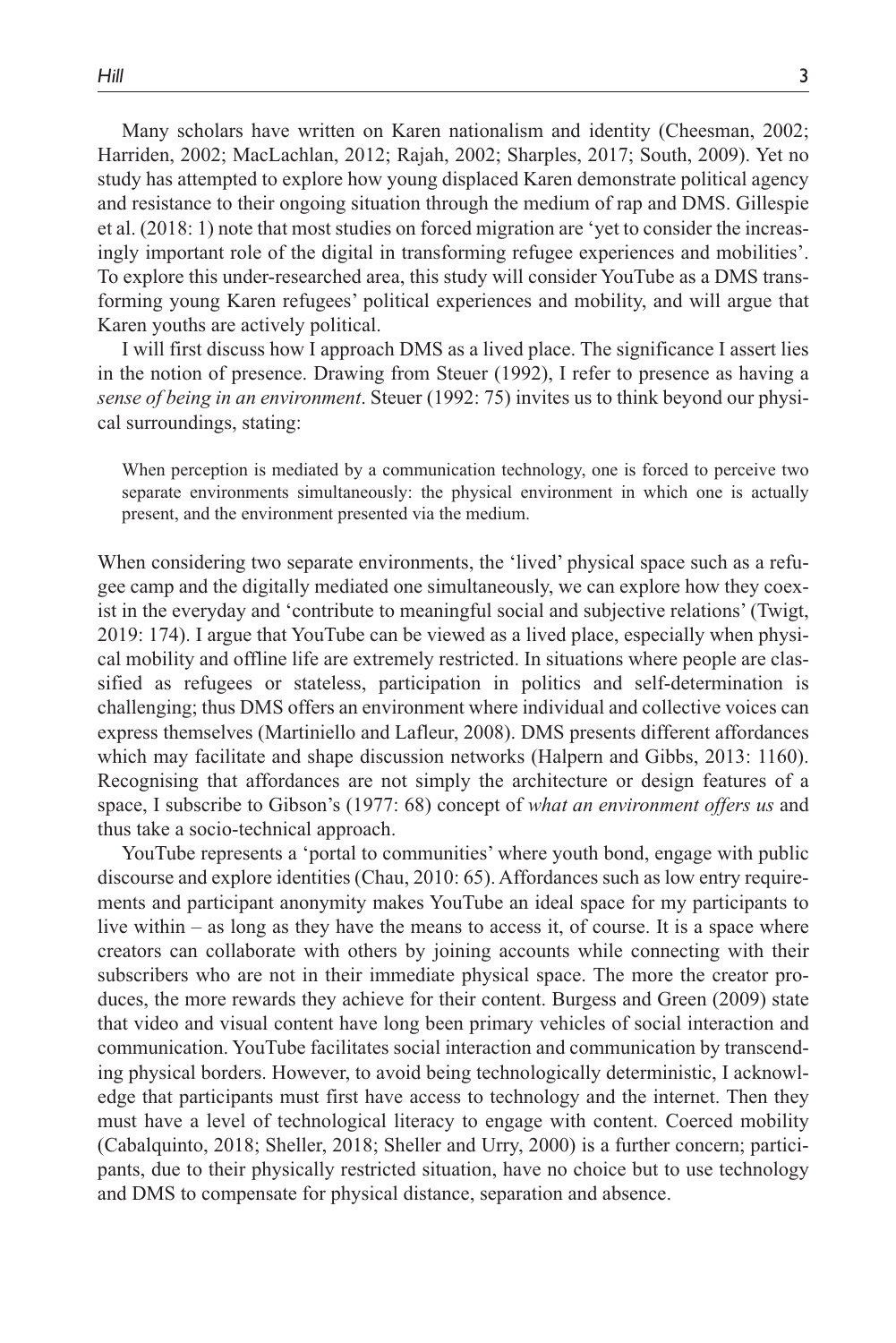### *Citizenship beyond the state*

Agamben (1998, 2005) focused his thoughts on the Greek meaning for 'life'. He makes a distinction between *zoē*, meaning living common to all living things (the body, reproductive life, the animal) and *bios* meaning the political life (the mind, political ideas, and participation). He argues that the state 'system' constitutes what is included (*bios*) and what is excluded (*zoē*) and thus reduces the individual to 'bare life'. At bare life, individuals are metaphorically 'stripped bare' and therefore excluded from and placed outside the legal and political framework. I maintain, however, that camps are creative spaces where artists exercise their political voices in ways that are hardly 'bare life'.

As separated citizens connect through digital networks, the flow of information and diversity of opinion increases (Halpern and Gibbs, 2013: 1159). Diversity of opinion extends to the political, where participation and voicing one's political views, especially for disenfranchised, displaced youths, are essential components to citizenship (Literat and Kligler-Vilenchik, 2019: 1989); demonstrating how everyday offline and online lives intertwine, Burgess and Green (2009) claim that, through digital technology and DMS, everyday creative practices situated in history and the private space are remediated as public culture. Participation, of course, takes many forms; as teens become active producers of content, a participatory culture develops (Jenkins, 2009).

Participatory culture is defined as, 'a culture with relatively low barriers to artistic expression and civic engagement, strong support for creating and sharing one's creations' (Jenkins, 2009: 3). Significant to this research is the notion that the participant's voice and contribution matters and that there is a feeling of social connection and engagement with other members of the same community (Jenkins, 2009: 3). Subscribing to the notion that connection can transcend the physical, I contend that there is a juxtaposition between Anderson's (2006) imagined communities and how print capitalism was implicated in creating and maintaining long-distance nationalism and national imaginaries (Anderson, 1992; Schiller, 2005), and how new media technologies and YouTube allow young Karen to disseminate a certain kind of national identity expressed through the genre of rap.

Moving beyond Agamben's (1998, 2005) notion of citizenship, Burgess and Green (2009: 77) illuminate that citizenship refers not only to legal obligations to the state but 'how individuals participate in practices and collectives'. Citizenship is reimagined by the emergence of new political spaces; the confluences of global flows, according to Ong (2006: 697), are 'forming new spaces and entanglements of possibilities', which, in turn, 'have a mutating effect on citizenship'.

#### *Music, protest, resistance*

Ethnomusicologists have advocated for the importance of the role music plays in constructing individual and collective identities (Frith, 1996; Nettl, 1983; Russell, 2011; Slobin, 2012; Stokes, 2012; Waters and Philhour, 2019). Frith (1996: 110–11) illuminates that music is key to identities as it offers 'a sense of both self and others, of the subjective in the collective'. He emphasises that 'making music isn't a way of expressing ideas; it is a way of living them' (1996: 110–11). Likewise, Russell (2011) states that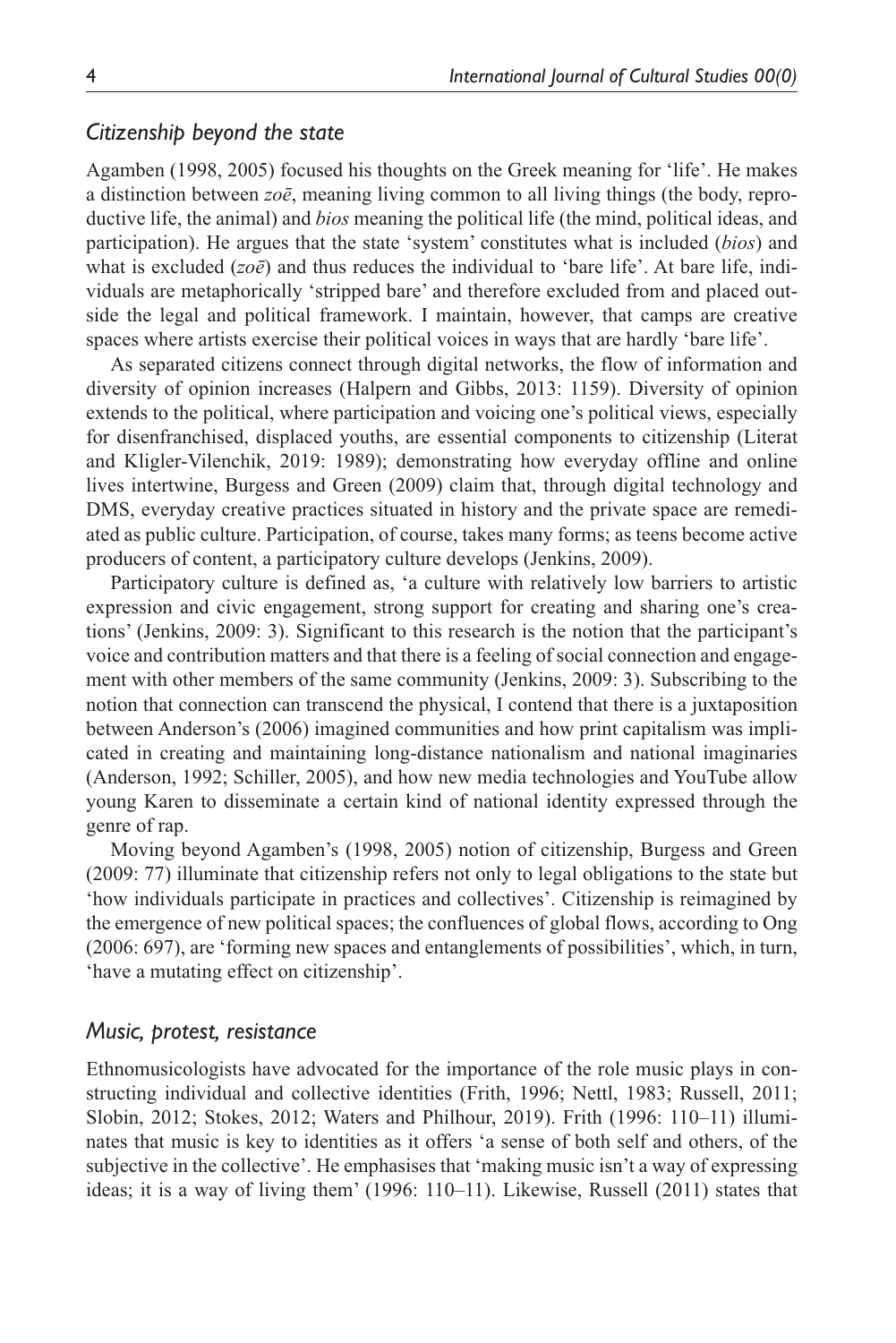music provides a framework to express historical memory. Of course, not all music is political; however, focusing on group identity, historical memory, and a way of living ideas, it is beneficial to this study to draw from the subversive sounds of hip-hop culture and rap music to unpack these themes.

Leach (2008: 10) highlights that there is confusion over the terms hip-hop and rap even among the most knowledgeable musicologists. The most common view is that 'hiphop is a cultural movement' and rap 'is one of its four primary elements'. Starting as a political and oppositional art form, it became the voice of Afro-Americans (Ben Moussa, 2019: 1045) in the South Bronx, New York City, during the 1970s. These defiant political messages fluidly cross borders where hip-hop culture is embraced by marginalised groups and reimagined in their image.

# **Methodological considerations**

Working within a refugee camp context presented many ethical questions which required continuous reflection. The guidelines set out by the Association of Internet Researchers (AoIR) stipulate that 'cross-cultural awareness is required when internet research projects involve diverse national and cultural backgrounds' (franzke et al., 2020) and researcher positionality and best ethical practice must also be considered. This research stems from a much larger ethnographic study of encamped refugees where I have built relationships with the Karen community over 12 years of living and working in Thailand and along the Thai–Myanmar border. To gain further insight into Karen cultural practices, I sought advice and support from Karen academics and community leaders, NGO workers and Karen Refugee Committee members.

Accountability, responsibility, trust and transparency are critical elements of best research practices, especially when working with vulnerable people. Reflecting on these factors, I acknowledged the responsibility to protect participant identities but without losing the integrity of the research and the voices presented. Participants who took part in the face-to-face study were fully aware of the research purpose and gave full consent. I informed them I would anonymise their names which raised an important ethical dilemma that I had not anticipated. When an individual or group has been forcefully displaced and separated from their community, often the only things they perceive they have left are their stories and experiences but, most importantly, their names. It was common for my participants to ask for their real names to be used in full. To navigate the tension between duty of care and recognition, I agreed to use either their nickname or, in instances where the participant insisted, I used their online name.

I chose a multimodal discourse analysis (MMDA) approach, as it combines interviews, text and images, and the meanings conveyed therein. The benefit of using MMDA as a tool for analysing uploaded music to YouTube is that it can 'provide insight into the relation of the meanings of a community and its semiotic manifestations' (Kress, 2012: 37); the limitation is the interruptive nature which is subjective. In the case of using video material such as screenshots, I chose to pixelate the faces. Besides the face-to-face interviews and screenshots, I drew from the online comments and reactions to the songs. This presented a huge opportunity to explore user-generated content, rich, invaluable information on the everyday lives of Karen youths. This, however, raised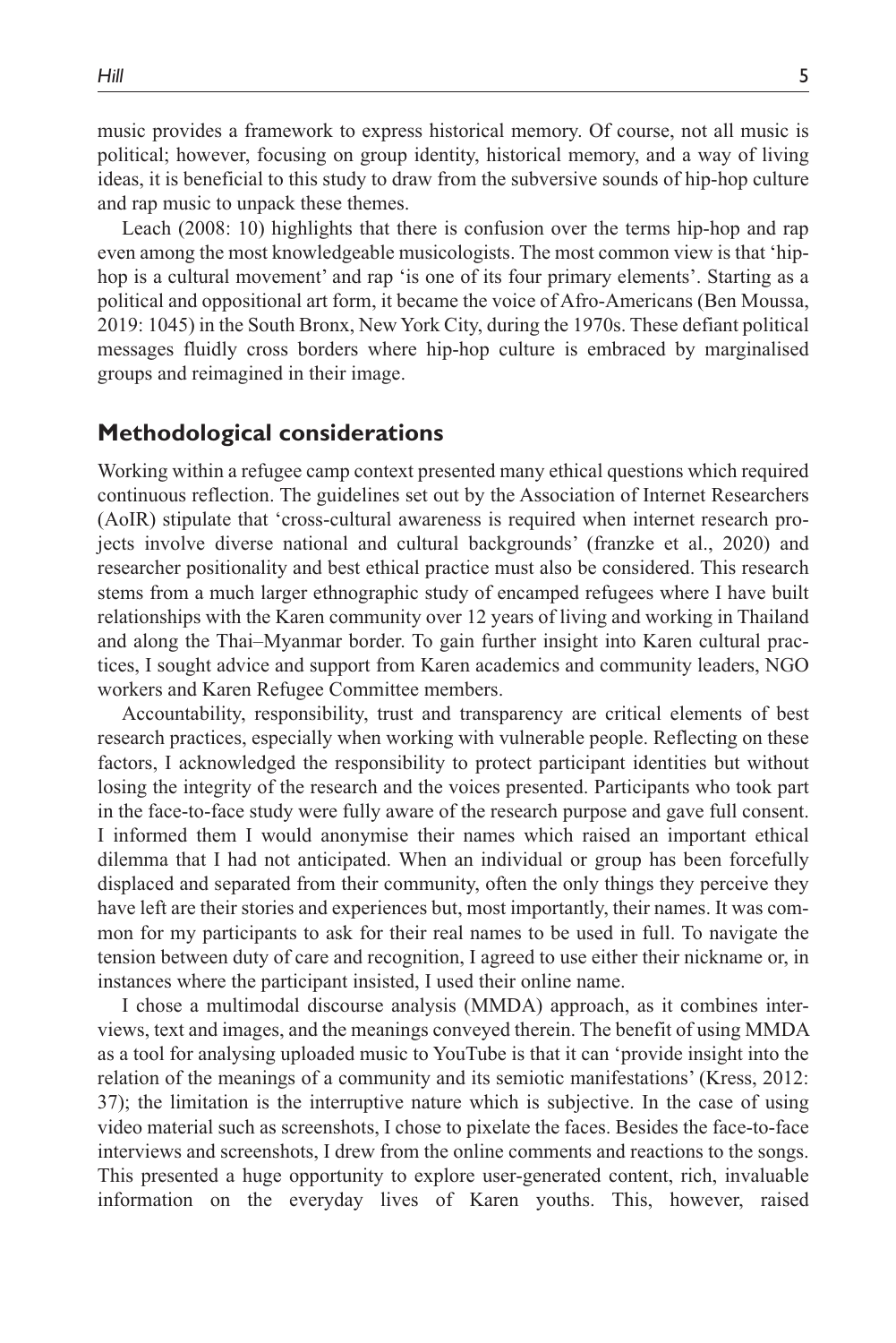further contextual challenges around the debate over public vs private data and ethical decision-making on how these comments should be treated. Here I draw from Reilly's (2014) research on YouTube political commentary. He argues that videos (and comments) could be considered open text. Taking precautions when dealing with sensitive material, he advises researchers to anonymise the dataset and paraphrase the comments, which I have done.

The researcher within the research must also be discussed. As Fine (1994: 72) states: 'Despite denials, qualitative researchers are always implicated at the hyphen.' I have been critical of my relationship and the power dynamics with the community throughout the larger ethnographic study and reflected on the information presented in this article. I advocate that any approach other than an ethnographic one would not have elicited the respect and sensitivity needed within this fieldsite and open a space to engage with young Karen artists. Ethnography allowed me to build relationships slowly over time so that I could explore what the Karen actually do, opposed to what they say they do.

# **New Karen poetry and political engagement**

Over the years, Saw Ka Lu has seen a decrease in female singers coming to the studio: 'Perhaps it's due to the trend in music; nowadays it's mostly hip-hop and rap,' he reasons. He claims that the youths like to sing about love and romance; however, they get more attention and support from the global Karen community if they focus on nationalism. The internet has become more affordable in the camps due to privately Thai-run telecommunication companies in recent years. As a result, Saw Ka Lu's recording studio in Mae La has seen an increase in popularity. Highlighting the genderedness of the phenomenon, his new clients, the majority of whom are young men, see the potential participation and visibility that YouTube offers. In what follows I illustrate how YouTube plays a substantive role in disseminating Karen national messages while providing a space to build networks and articulate political agency.

According to Saw Ka Lu, the shift in musical taste is due to access to media, notably YouTube. Mobile phone coverage and the internet has been widespread in Mae La since 2008. Similarly, people connect through private data plans in Mae Ra Moe camp, although they claim the coverage is often precarious. For those who can afford one, a smartphone and the internet offers a portal to a space where the youths can participate and connect with others in the wider diaspora. I assert that YouTube provides the Karen youth with a platform *to be seen* (Marwick, 2012). It also exposes them to global musical influences, in this case, hip-hop culture and rap music, which they embrace and make their own.

Engaging with international music has not always been possible across the border in Myanmar. Under the military regime, musicians and songwriters were silenced with strict censorship laws and violence (Zaw, 2004). Under the regime, the music industry suffered significantly both economically and technologically (Zin, 2002). Before 2010, less than 0.3 per cent of Myanmar citizens had access to the internet (Shadrach, 2018). In 2016 'only 30% of the population had ever used the Internet despite a 78% smartphone market penetration' (Leong, 2020: 100). In 2017, the Myanmar government estimated that there were over 10 million active internet users. They further claimed that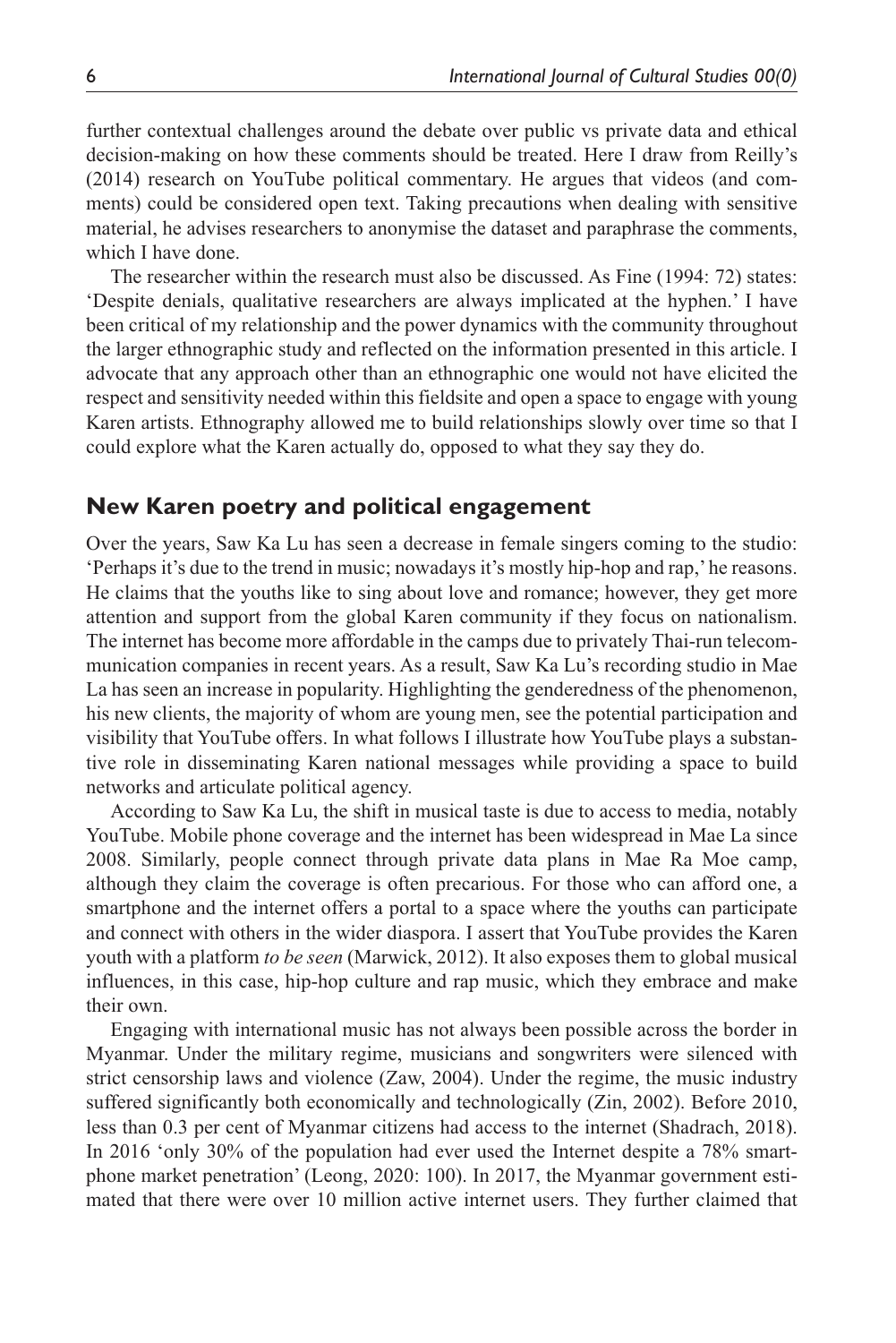80–90% of the population had access to the internet (Valdovinos Kaye and Myint, 2021). The mobile and internet landscape significantly changed in 2021, after the military staged a successful coup. On 6th and 7th February 2021, the junta blocked the internet. Furthermore, mobile operators and internet service providers were ordered to suspend social media platforms temporarily. In May 2021, telecommunication corporation Telenor claimed their network functionality was fully restored; however, stable access to the internet remains precarious (LRWC, 2021; Telenor, 2021).

With history repeating itself, it is not surprising that hip-hop culture and rap music, with its mobilising power, have become popular with the Karen youth. As Safieh (2013: 71) states: 'Hip-hop, as a culturally mobile genre of music, is constantly being redefined and reinterpreted as it is appropriated by various different ethnicities and nationalities around the world'. Rap's subversive nature and rebellious creativity have provided a space for new Karen rebels to articulate long-distance nationalism. Through politically charged lyrics created in the camp, youths blend Karen languages, cultural symbols and traditional Karen musical influences with rap; the results are new rebel anthems that speak of Karen revolution and belonging, persecution and oppression.

Challenging the elders' belief that the youths are disconnected politically, I observe two main areas of focus within the three songs featured in this article. The first of these is what they perceive as a continuous fight against the Tatmadaw's (Myanmar Army) oppression and persecution, resulting in family separation and displacement from *Kawthoolei* – the Karen imagined homeland. Self-determination, ethnic recognition and the fight for *Kawthoolei* are recurrent themes in Karen youth music presented on YouTube. These themes, I argue, come from a strong historical foundation found in Karen Hta song-poetry. This oral tradition of song poems expresses Karen history and the fight for autonomy (Zin, 2000). It articulates guilt and belonging in exile (Cho, 2013). Hta historically is performed at ceremonies or at home and in the community; although the elders are not witnessing Hta in the traditional sense, this oral tradition, I argue, is indeed still being carried on, just in the DMS of YouTube.

The second focus acknowledges themes around Karen diversity and the volatile relationship between the different Karen groups. Here the youth sing about historical intergroup fighting, the need for unity, and the struggle for peace. The artists draw from historical figures of symbolic significance, folklore, and images of national importance. Each song uploaded to YouTube attracts an audience of like-minded individuals who, in turn, participate in supporting the song's narrative. Affordances such as liking, sharing, and commenting on the videos allow the youths, often geographically isolated, to connect and maintain networks with other Karen in the wider diaspora. It also encourages the artists to produce similar content as it reaffirms their visibility.

# *'Revolution' (Tempered Family, 2020)*

Released in August 2020, 'Revolution' has been viewed, as of April 2021, over 310,000 times. Tempered Family consists of seven members and, as the name suggests, their music combines powerful, angry tones with lyrics calling for resistance, togetherness, forgiveness, and unity. Describing the meaning behind the name, Real 9ine states: 'The Karen are a family, and this is expressed in our name, we are all the same, we are one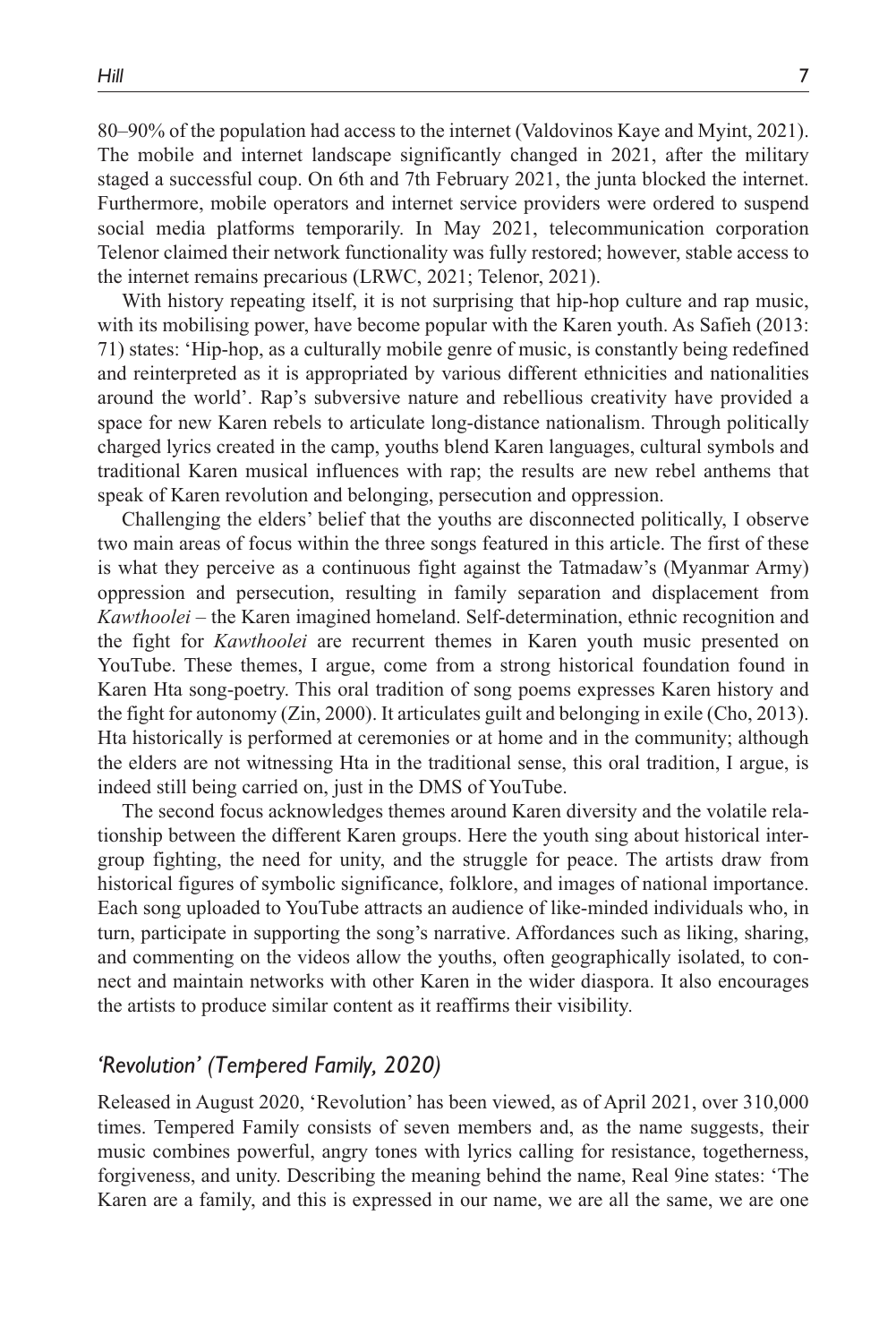family. Although we are young and we might be short-tempered, we mean it in a good way.' Real 9ine was born in Mae Ra Moe refugee camp and moved to Mae La when he was five. After finishing his schooling, he had the opportunity to study at a migrant school in the Thai border town of Mae Sot. At the age of 25, he is now living and studying at a university in the north of Thailand. He understands how fortunate he is to have had the opportunity to leave the camp but says it was in his formative years growing up in the camps that shaped his ideas and he still returns to produce songs in Saw Ka Lu's studio. Although Real 9ine can produce his work outside the camp, he demonstrates that the camp for him is an artistic sanctuary that fuels his creative political freedom. He is allowed to *be Karen*, stating that he can speak his own language, join cultural events and traditions and wear Karen clothes. Believing there are many ways to show resistance and a political voice, he states:

I totally disagree that the youths are not political. Politics is not just about sitting around a table or holding a gun. We can start a revolution through our music. We are musical revolutionists. We can inspire people in our own way.

Real 9ine, however, has no intention of becoming a politician or a soldier. Through the medium of rap and YouTube, he believes he can share his message faster, suggesting political participation extends his physical presence and transcends borders. Here, he can produce personally meaningful media and contribute to a broader discussion on the future of the Karen people.

Connection to the wider diaspora is essential: 'We can be political in a unique way. Rap gains us more attention, and YouTube help's spread our message faster. Our fans are all over the world.' The artists can speak directly to their global audience in the comments section. The more they produce and upload, the more engagement they have with fans who, over time, expect more political contributions from the group. As boyd (2014: 13) points out, 'social media alters and amplifies social situations . . . they help create new social dynamics'. Tempered Family are creating a new social and political dynamic away from the traditional political scene. One which reaches and is heard by a vast number of young Karen within Myanmar, in the camps, and the wider diaspora. They are also creating a new form of citizenship through the flows of transnational shared Karen practices, interests, identities and concerns. As Ong (2006: 499) states, there are mutations in citizenship beyond the traditional national terrain or an Agambenian perspective. The space of these new global assemblages become the 'site for political mobilisations by diverse groups in motion', thereby 'moving beyond the citizenship-versus-statelessness model'.

Fans of the group leave validating comments on their channel in Karen, Thai and English. These messages indicate how important this song is to Karen youths and shows the visibility and spreadability of the music and how long-distance nationalism (Anderson, 1992) is articulated. Long-distance nationalism is described as 'a set of identity claims and practices that connect people living in various geographical locations to a specific territory that they see as their ancestral home' (Schiller, 2005: 570). Longdistance nationalists 'are expected to maintain some kind of loyalty to the homeland' (Schiller, 2005: 571) and support its struggle in whatever way is required. As Cho (2011: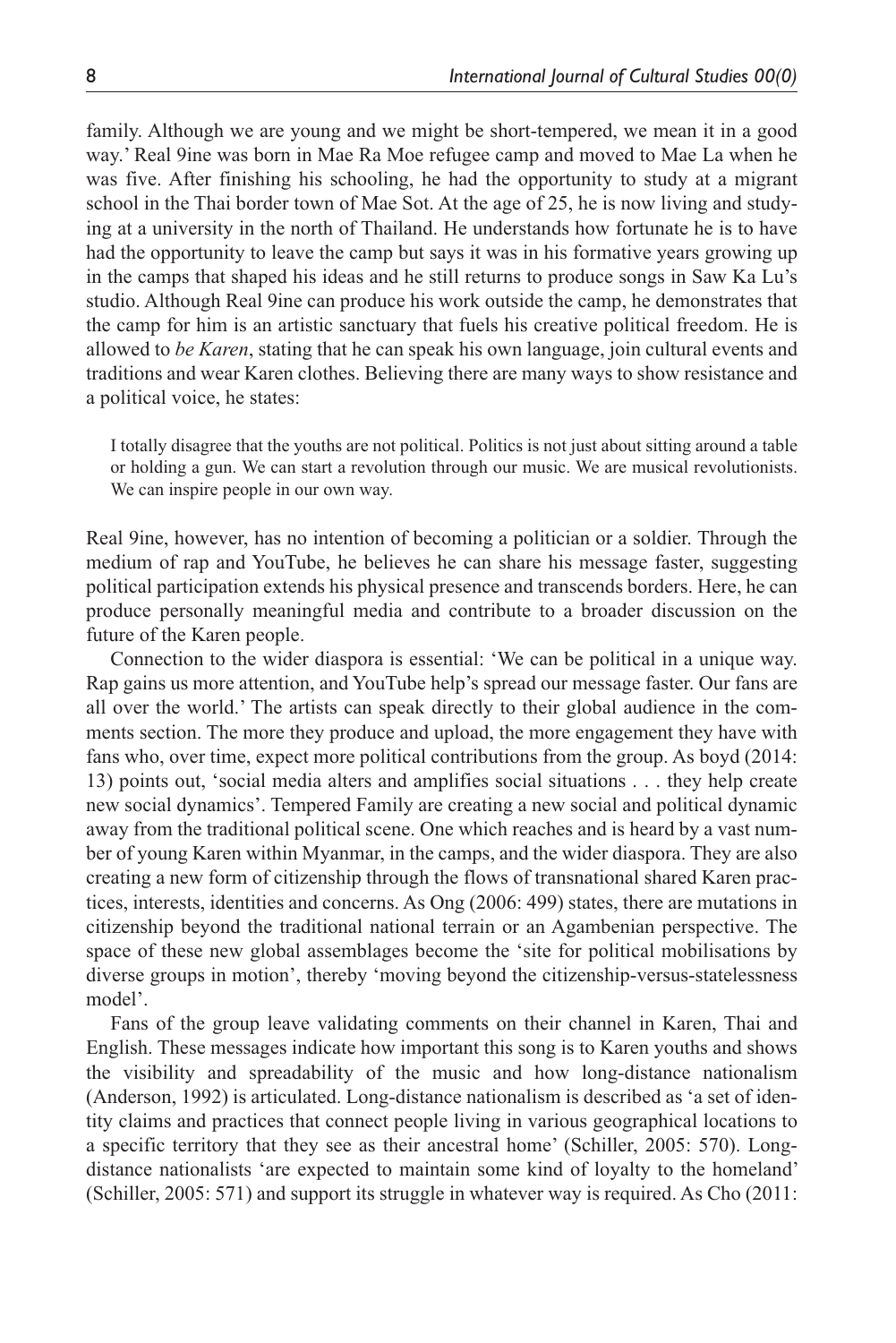207) asserts, the Karen in Auckland have formed collective solidarity with a wider global community by listening to Karen music and reading in their languages. The internet and social media, she states, is used to maintain ties with those in Myanmar and the borderlands – in camps such as Mae La – which in turn, keeps 'them up-to-date', sustaining 'their identity and actions as activists'. Significantly, there are parallels here with Anderson's (2006 [1983]: 6) imagined national community and one built and maintained on YouTube. As Anderson suggests, 'members of even the smallest nation will never know most of their fellow-members . . . yet in the minds of each lives the image of their communion'. Print capitalism, according to Anderson (2006 [1983]), allowed for a common discourse and nationalism to emerge. Likewise, the Karen youths are using YouTube to connect and be kept up-to-date with current national discourses. The difference is they are now able to speak to one another and actively do so.

'Revolution' is significant. It is a prime example of how the youths are mixing traditional Karen symbolism with modern beats: 'I don't think the older generation fully listen to our lyrics. We express ourselves a lot through music; we tell many stories', Real 9ine tells me. Law Eh Paw, an elder, claims she does not like new songs as they 'talk too much' and the lyrics are 'not beautiful'. However, 'Revolution' recalls seven decades of civil war, draws from the past, and asks, 'when will my people be united?' Calling to attention historical tradition, '*Pru Kalar*' is sung, a ritual based in animism where the spirit or '*k'las*' is called back to prevent it from wandering too far or being consumed by evil spirits (Marshall, 1922). In contemporary times, calling back the spirit has become an annual event in the form of the wrist-tying ceremony. Describing the importance of *Pru Kalar*, Real 9ine posits: 'We are asking Karen, wherever you are, come back and tie yourselves together. We need to remember our ancestors and traditions, and not only look to the modern'. Real 9ine is demonstrating how YouTube provides a space where tradition and modernity meet and where culture evolves. He is not asking Karen to come back physically but to meet and participate in solidarity by acknowledging the past within a DMS. Demonstrating how rituals and Karen symbolism are used to create solidarity and belonging, significant Karen national signs are used, such as the flag and the Kwekabaw mountain. Steeped in Karen folklore, Kwekabaw, the Mountain of Sorrow, signifies *Kawthoolei.* To reinforce these national signs, there is a juxtaposition between the rap about revolutionary leader Saw Ba U Gyi and their disillusionment with the National Ceasefire Agreement (NCA) – an agreement between the Myanmar government, the Tatmadaw and the Karen National Union (KNU):

Hold on to Saw Ba U Gyi's principles We signed the NCA, we are not to be beheaded We need genuine peace We will govern our own country and people We will decide our destiny, build peace, and understand each other Then we will fight off the evil military regime.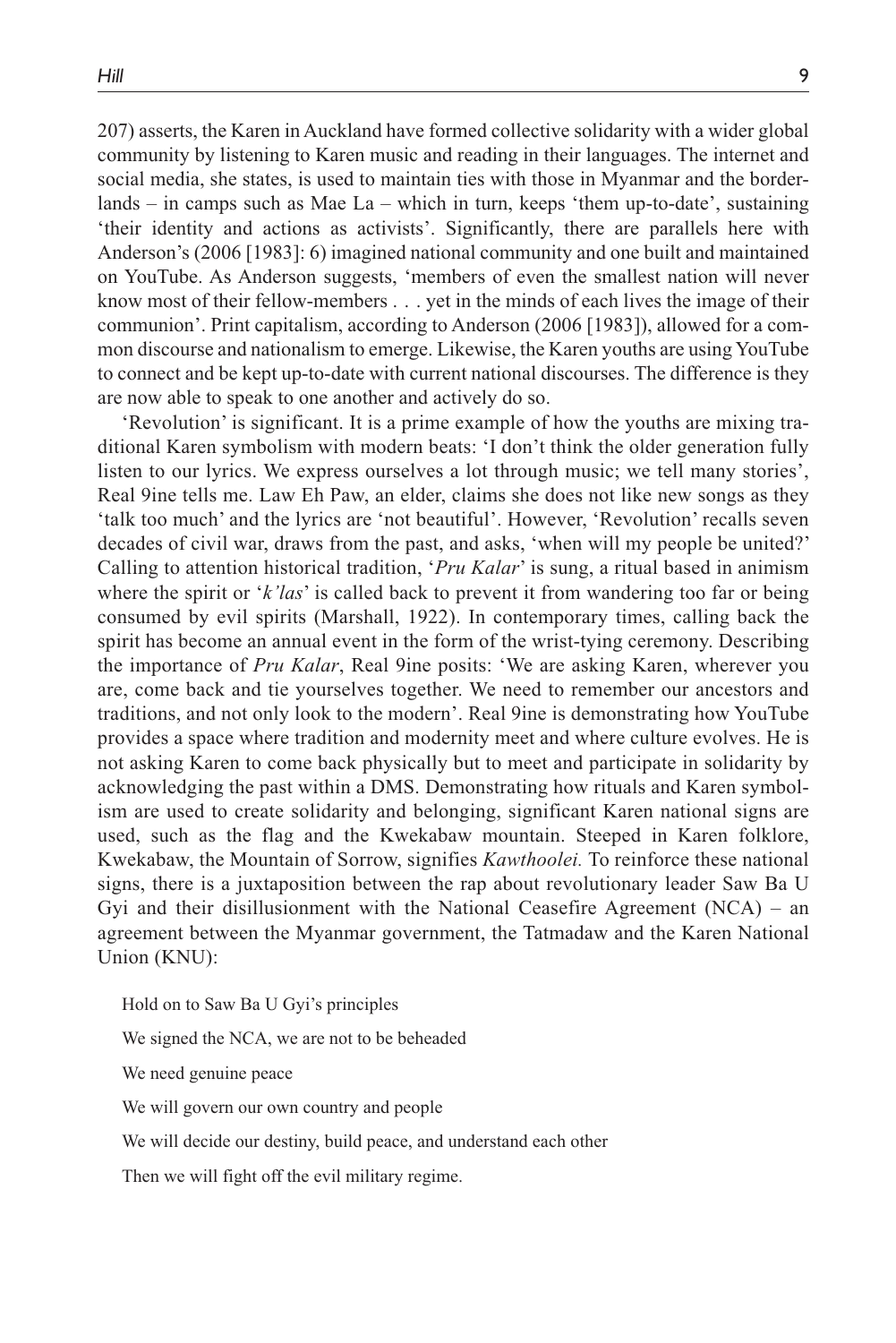Saw Ba U Gyi, who was assassinated in 1949, is seen by many Karen as '*the* face of the Karen rebellion' (Hornig, 2019). His four guiding principles, recited at national events, are: (1) for us, surrender is out of the question; (2) the recognition of the Karen State must be complete; (3) we shall retain our arms; and, finally (4) we shall decide our own political destiny. Although the principles were often quoted to me by the youths, there were just as many who expressed frustration and disappointment with Karen leadership and vision. Hero, for example, is a singer-songwriter; on several occasions, he spoke about his discontentment with Karen politics, choosing to write and sing about unity and forgiveness. Skywhite, a 21-year-old student, tells me that she is 'really sad' to hear that her leaders are working closely with the Burman<sup>1</sup> and is concerned for her future. The Karen future was a recurrent theme expressed by the youths, as well as in the songs included in this article. Tempered Family look to the past when they rap about their future:

We died once; will we die over again?

Learn from the past and build the foundation of peace

Pah Wah Khee said, 'if we know that we are Karen, we will be given our country' (singing)

Be united, be united, my people, Karen people (singing).

*Pah Wah Khee* translates as Mr White Bone and refers to the Tatmadaw, who implied that once the Karen form a united union and stop fighting between themselves, they will own their land and gain independence.

#### *Visual symbolism*

In the accompanying music video, the opening sequence shows the group wearing bulletproof vests (Figure 2), a symbol of the ongoing Karen military conflict with the Tatmadaw. As the music starts and the group call for a Karen revolution, one artist wears full military combat uniform while crushing rocks on the side of the road with a large hammer. This 10-second clip depicts the need for *Kawthoolei* to develop and build a robust infrastructure. It alludes to the Karen history of slavery, where civilians were forced to labour by the Tatmadaw, and how Karen society and peace have been crushed under a dominating force (Figure 3).

In a later scene, these rocks are weaponised by the group. Reminiscent of Palestinian stone-throwing or the David and Goliath fable, this image on the one hand symbolises the disparity in power between the Tatmadaw and the ethnic minorities in Myanmar. On the other, it represents an image of repression as an image of rebellion and resistance (Figure 4).

According to Entwistle (2015: 7): 'Operating on the boundary between self and other, [dress] is the interface between the individual and the social world, the meeting place of the private and the public.' As an assertion of Karen citizenship and national identity, the group wear traditional Karen shirts along with army fatigues (Figure 5). Allman (2004: 1)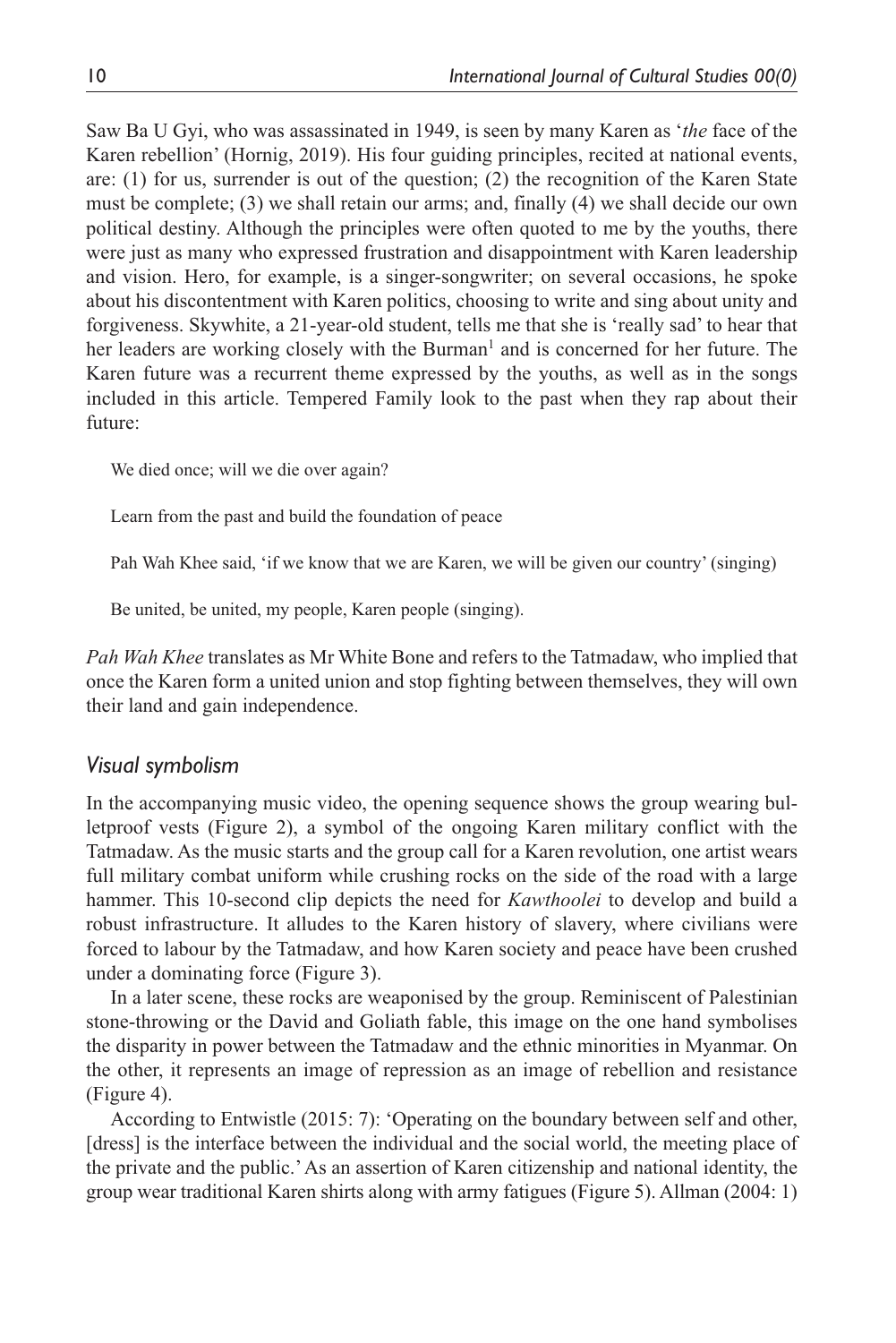

**Figure 2.** Opening sequence. Source: Tempered Family, 'Revolution'.



**Figure 3.** Desire for development and reference to forced labour. Source: Tempered Family, 'Revolution'.

illuminates that fashion is 'an incisive political language capable of unifying, differentiating, challenging, contesting and dominating'. Under the Tatmadaw's regime and the Burmanization of the country, ethnic minorities were prohibited from speaking their languages or practising their cultures. I argue that Figure 5 articulates how resistance, politics, and long-distance nationalism are characterised and performed within the unifying collective action of wearing both the Karen shirt and the army fatigues, and singing in Karen. It also further supports the KNU's ideological approach of solidarity and sameness. As South (2009) points out, the KNU have for decades promoted a pan-Karen identity in terms of dress, dialect and custom. This is reinforced in the lyrics: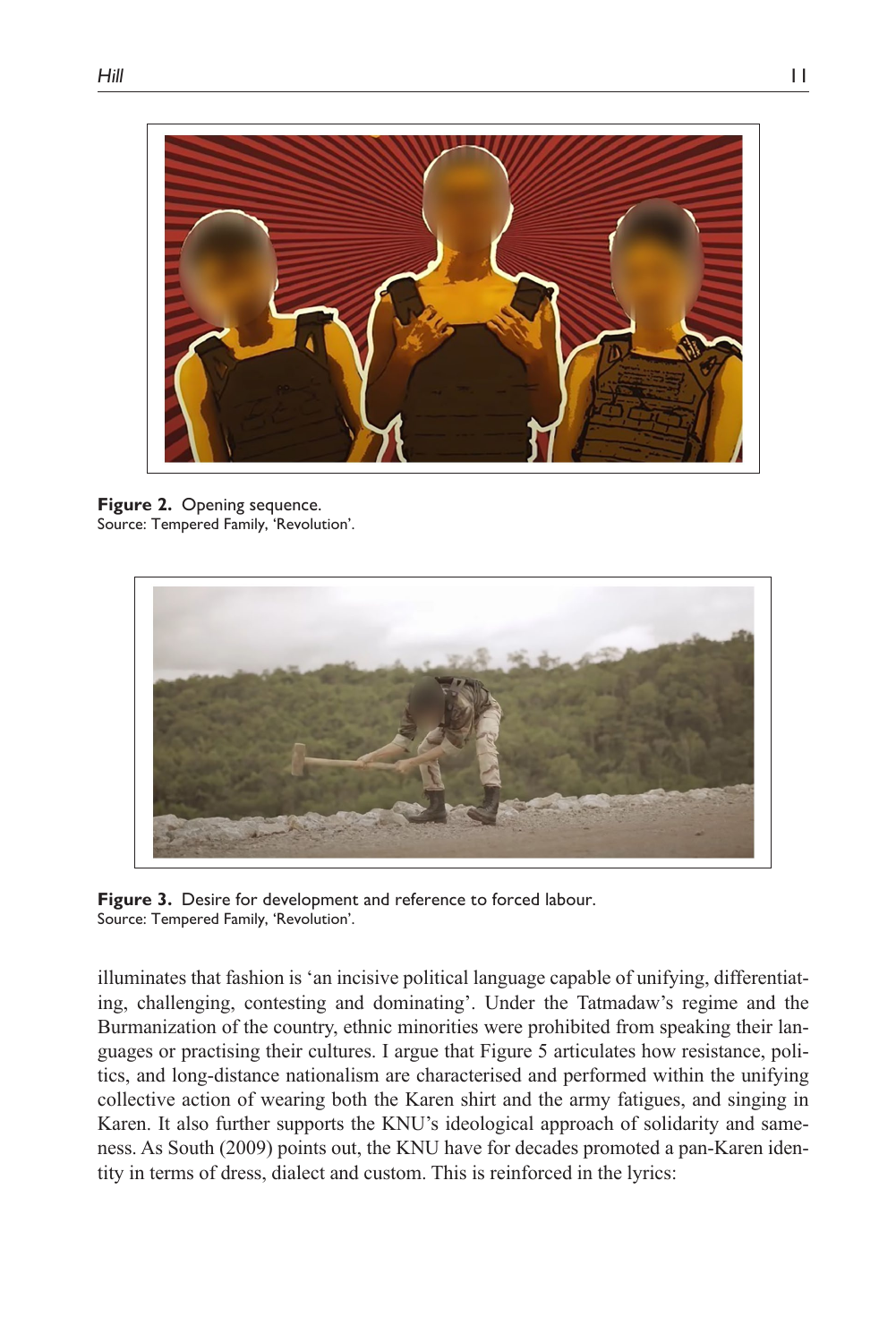

**Figure 4.** Image of rebellion and resistance. Source: Tempered Family, 'Revolution'.



**Figure 5.** Articulation of Karen citizenship. Source: Tempered Family, 'Revolution'.

Love our heritage

Love our culture

Love our language

Hold on to them, my people, my Karen people.

With such a diverse and divided population, questions arise about which heritage, culture or language Tempered Family are referring to? The following example, 'Who are you?', further explores the diversity of the Karen population and challenges the concept of sameness.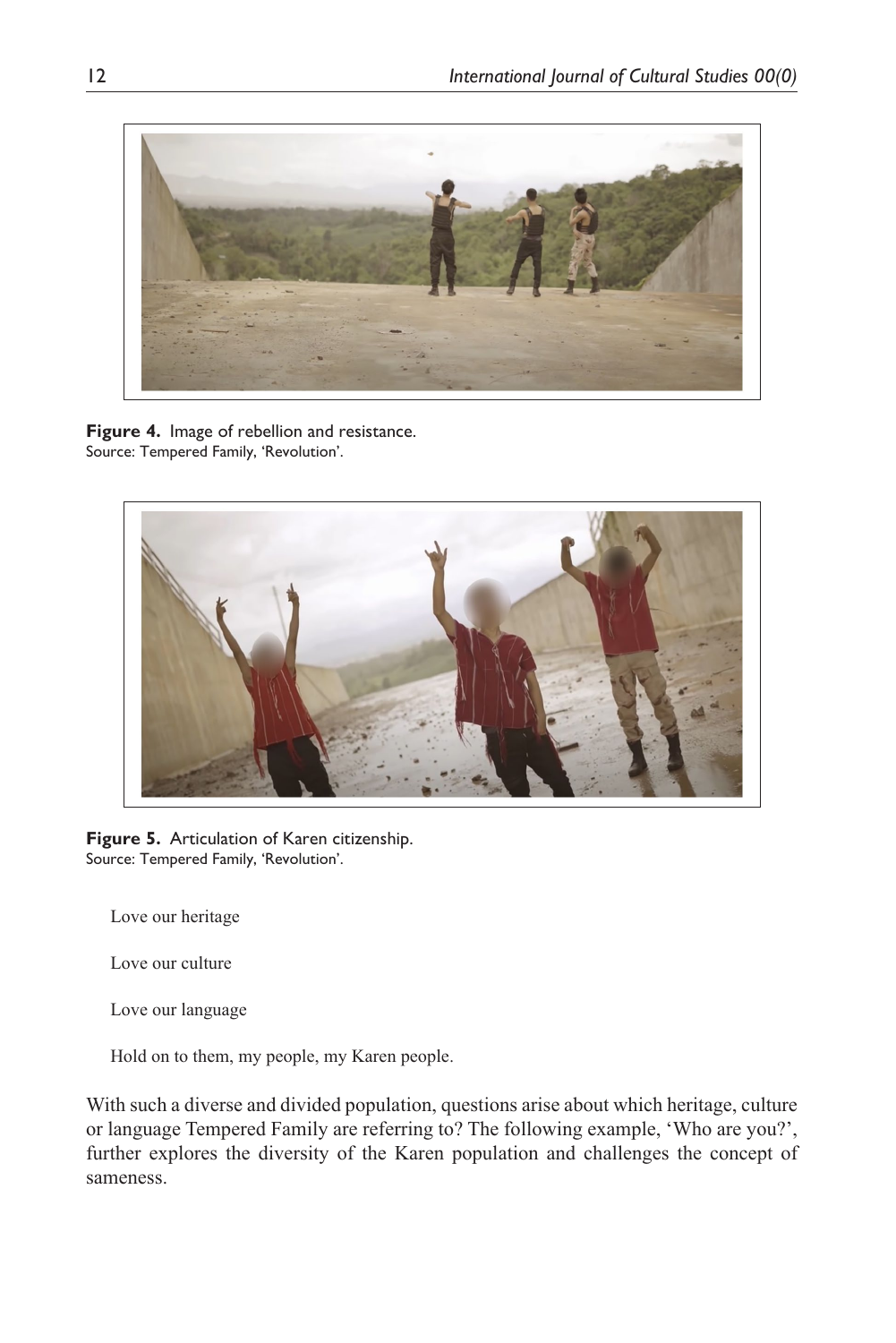

**Figure 6.** 'We pick up arms'. Source: TKNG, 'Who are you?'

# *'Who are you?' (TKNG, 2017)*

'Who are you?', released in 2017, challenges the idea of a pan-Karen identity, solidarity and belonging, and has been viewed over 1.8 million times as of April 2021. A catchy pop song that incorporates rap, the music video is filmed in the camp with the familiar Mae La mountain in the background. The song opens with the sound of the *kweh*, an instrument made from a water buffalo horn. Saw Ka Lu tells me that he often includes traditional Karen instruments and sounds with other musical genres – a further example of how artistic activities in the camp are nurturing cultural production. As the horn is played, members of the group, one holding the Karen flag, put on their Karen shirts over their t-shirts and jeans. One artist is seen wearing a t-shirt declaring 'ME AGAINST THE WORLD'. They challenge those who wear the Karen shirt without knowing their heritage, cultures, and languages:

I dress up in Karen attire

I call myself Karen, but where is my heart that loves the Karen

Re-evaluate.

Throughout the song, the members hold the Karen flag, a symbol of togetherness, unity, and nation. Through images seen on YouTube, the flag further reminds the rest of the world, particularly Myanmar, of the Karen historical past, its political present, and the imagined independent future. It is a call to all Karen separated by war to mobilise and fight for the nation. Watching the music video with Saw Ka Lu, I notice one artist holding a gun (Figure 6).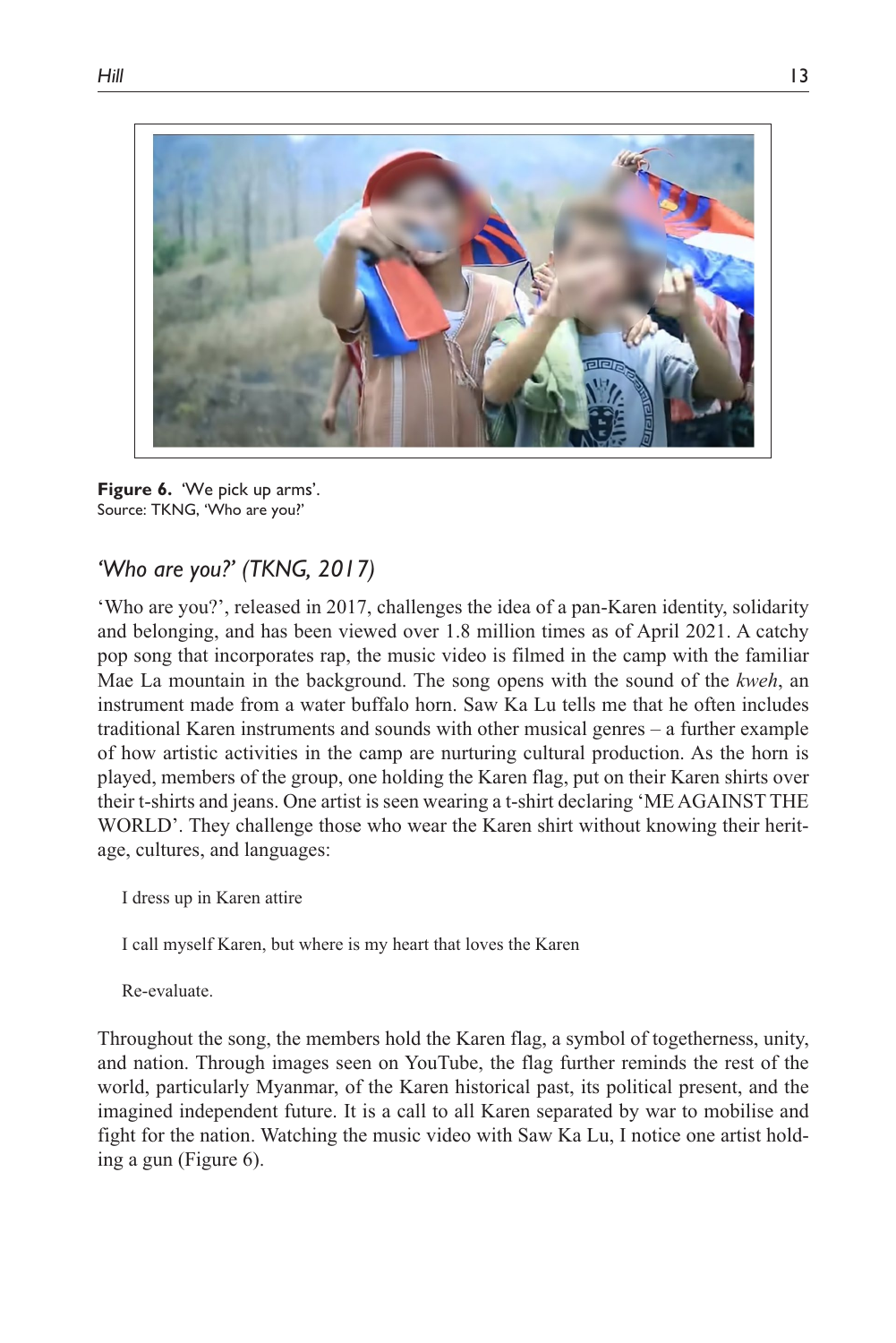Nonchalantly Saw Ka Lu says, 'Yeah, but it's not a real one'. Acknowledging that music is more than just lyrical (Baily and Collyer, 2006), meaning is made by incorporating cultural and political artefacts into both the music and video. The gun is a representation of conflict, a sign of violence and resistance. By incorporating other artefacts such as the flag, the group are articulating political agency, empowerment, and citizenship, along with a declaration of resistance to past and present realities. Yet it is within the lyrics that the presence of the gun is made more explicit:

I pick up arms I say I fight for my people In which direction are my weapons pointed Re-evaluate.

Like the themes in 'Revolution' (Tempered Family, 2020), they are referencing the ongoing civil war and the internal conflict between the different Karen armed groups. Unlike in 'Revolution', 'Who are you?' highlights the diverse population and internal division:

We have different religions

We have different dialects, but our fate is the same

Re-evaluate.

As a call to action, they refer to Saw Ba U Gyi's four principles and draw from their ancestors' words: 'Our elders say: We will be magical only when we are united.' It is in the DMS of YouTube that the elders' words are realised. According to Real 9ine, all Karen worldwide are their audience. However, his imagined community reaches far further. An example of their reach is located in comments left from non-Karen followers who leave reaffirming positive comments. One participant indicates they are ethnically Karenni, born in a camp along the Thai–Myanmar border. They now live in Minnesota, where many Karen and Karenni have resettled through the UN resettlement programme. This participant exemplifies how YouTube has provided a space for them to connect. It facilitates a space to articulate belonging from a distance and between ethnic groups. Hermes (2006) describes the forging of new bonds between publics as *cultural citizenship* whereby the public is constituted, politically and socially in places other than the traditional political sphere. A Thai living in the Netherlands leaves another comment of support, stating she is just a normal Thai woman who loves their music – reaffirming how music transcends borders, cultural differences, and languages. Through the affordances of YouTube, the group's message reaches a much larger and more diverse audience. The final example, 'Life in MRM refugee camp', focuses on how encamped young Karen perceive themselves and their current situation.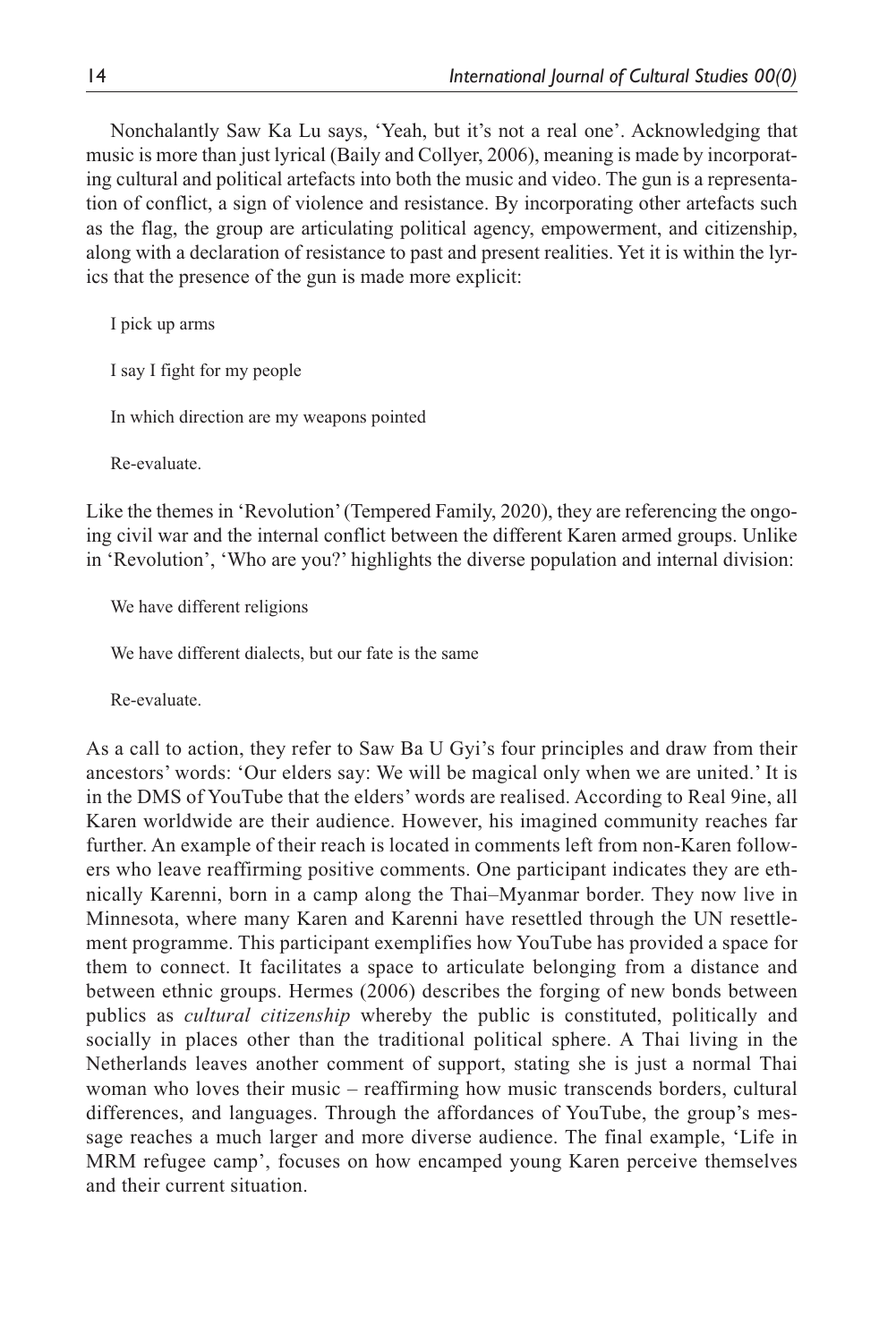# *'Life in MRM refugee camp' (NUCELER and OBED 7, 2020)*

'We are Karen; it's important to keep our identity and dignity', Saw Na tells me. MRM stands for Mae Ra Moe camp. The camp is situated 4 kilometres from the Thai–Myanmar border in the mountainous Mae Hong Son region in northern Thailand. Saw Na, the writer and producer of the song, came to the camp as a baby 25 years ago, when the camp first opened. When the KNU's headquarters fell in 1995 (The Border Consortium, 2020), families such as Saw Na's fled the escalating violence and crossed the border into Thailand.

Describing his motivation to write the song as a way to narrate everyday life and encamped experiences, Saw Na states: 'We have suffered here for 25 years. The space in the camp has become very tight, it's like living in prison, and we feel we have lost our human rights.' With a focus on everyday life, Saw Na weaves lyrics such as 'because of the tension and fighting, our Karen people are displaced and lost', a reference to the ongoing fighting between the Tatmadaw and the Karen National Liberation Army, with the tension of 'living under other's control' and the continued struggle with ration cuts and mental health issues such as depression. As a stateless person, Saw Na feels helpless and stuck, yet by uploading his music to YouTube, his mobility and presence transcend his physical restrictions as he reaches out to connect with others.

According to Saw Ka Lu, music and the internet are often the only way encamped youths can leave the camps. Saw Na agrees that the youth are disconnected but not in the same way the older generation view them: 'We have a lot to say, but you cannot challenge the elders. Elders say we are not political, but we are – they are wrong, we know our history, I do not accept this point of view.' Not able to challenge the elders or express his political voice and agency within the Karen society due to deeply ingrained cultural respect for elders and social rules, Saw Na has turned to YouTube to participate. Inspired by Karen heritage and the stories he has made from his experiences within the camp, his song blends a traditional instrumental sound at the start of the track with a more conventional hip-hop beat. He does, however, highlight the difficulty with maintaining Karen culture in the camp: 'I wanted to use traditional Karen instruments, but I couldn't find any in the camp, so I found something similar on my keyboard. I think it might sound more Chinese, though.' His comment illustrates how young Karen are becoming culturally disconnected and how digital media allows for a hybridity of cultures. Although Saw Na has actively tried to source Karen instruments, he was forced to replace them with a 'Chinese sound'. This further raises questions about the role of digitised sounds and how the act of playing an instrument may be reimagined. On the one hand, why would the youths need to learn a traditional Karen instrument if they can one day replicate it on a keyboard? It is not just the sound, as demonstrated by Saw Na, that is important but the lost cultural knowledge and ecosystem. The significance lies within the youths' determination to create cultural production and revitalise it within rap, the camp and YouTube.

#### *Juxtapositions and symbolism*

There is a juxtaposition between the sweet, upbeat chorus and the rapped verse. Symbolically the chorus represents childhood innocence and the future of the Karen;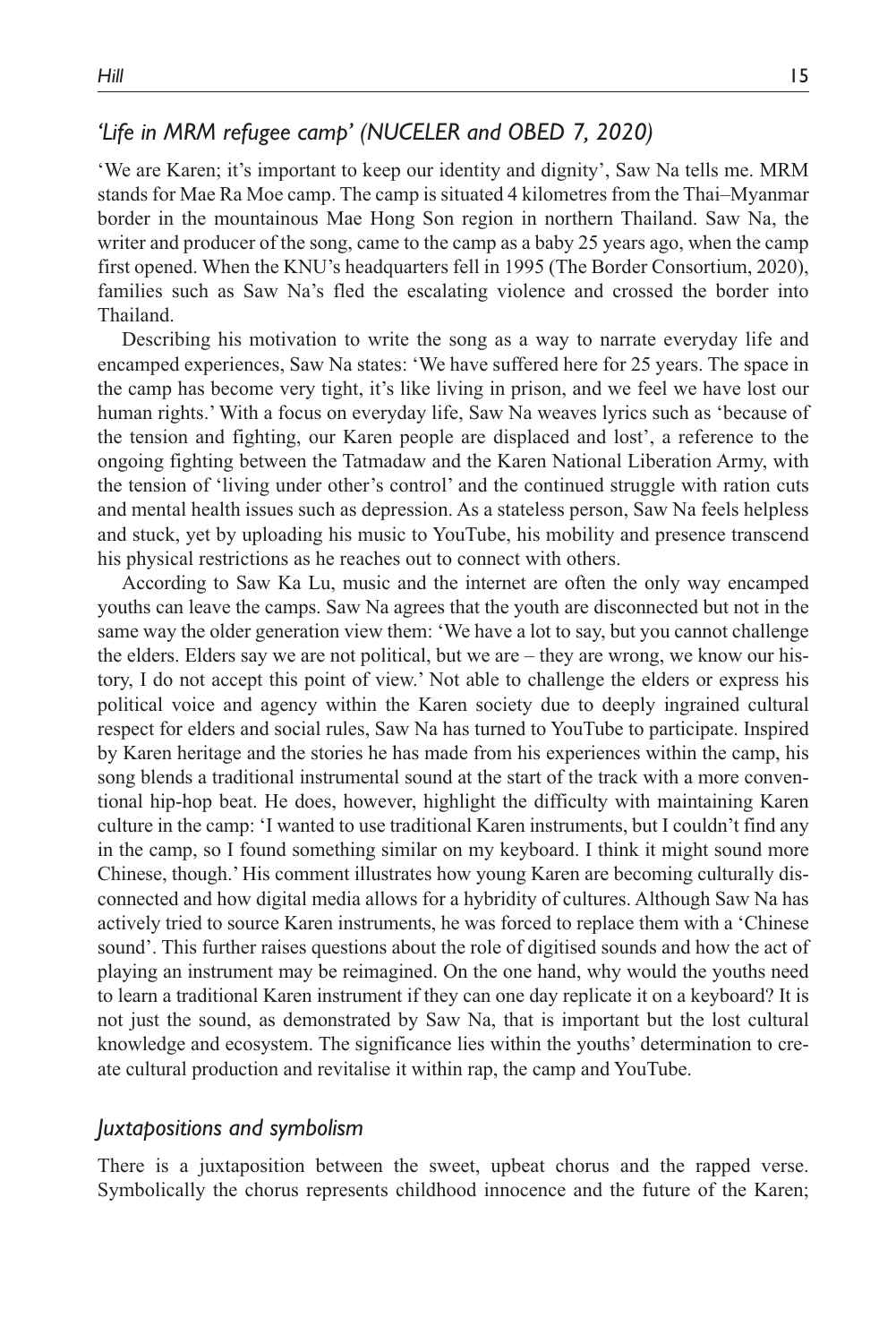

**Figure 7.** Disenfranchised youth. Source: NUCELER and OBED 7, 'Life in MRM Camp'.

alternatively, the rap discusses prejudice and how Saw Na perceives his position as a refugee:

We need to fix these wrong views

We never dreamt of or wanted to be refugees

We want to live in our country

We want to live in our village

The accompanying music video follows a young man through the camp looking forlorn. He is often shown sitting alone or leaning against something, depicting his frustration and his powerlessness to alter his situation (Figure 7).

Referencing how some camp participants have access to technology, the man is seen sitting, holding a smartphone (Figure 8). Ironically, Saw Na says that although they may have the physical device, it is useless when the internet goes out; as MRM is one of the more remote camps along the border, the connection is often limited. When the internet is available, Saw Na uses it to connect to the broader global Karen community, many of whom were born in the camp. Nostalgic comments by Karen, who have left the camp, reminisce about their life before their resettlement, evoking childhood memories, solidarity, and belonging at a distance. Their digitally mediated presence again demonstrates two lived spaces. They are simultaneously separated physically from Saw Na yet present through their participation and comments. It is here that we can perceive how digitally mediated interactions are stretched over time and space, and how cultural, social and political identities are created and maintained from afar.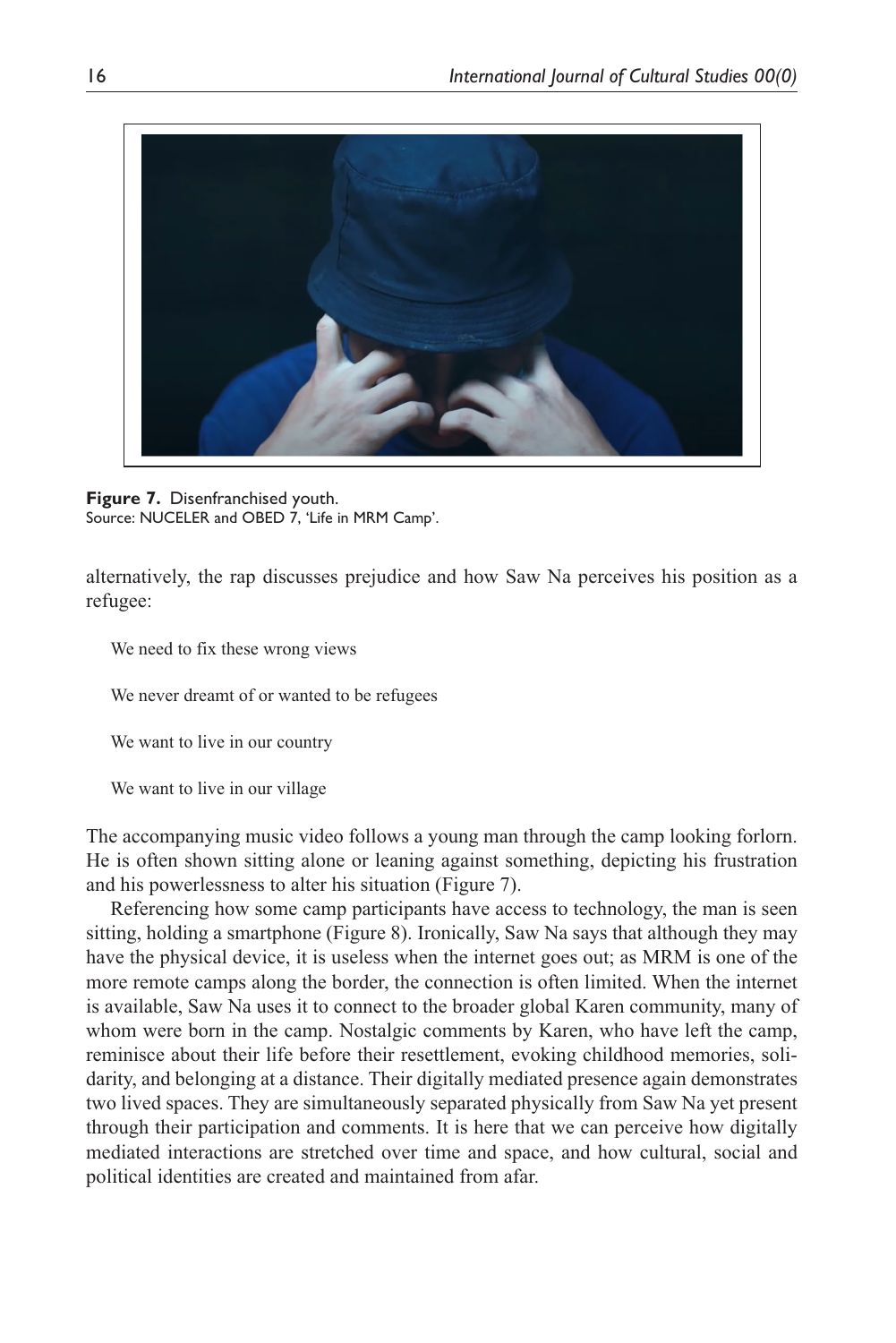

**Figure 8.** Smartphones in MRM. Source: NUCELER and OBED 7, 'Life in MRM Camp'.

# **Rapping it up**

I argue that the camps along the Thai–Myanmar border are creative, artistic and political spaces. Unlike the desperate image of the refugee camp as a bounded space of exception (Agamben, 2005), these camps are critical spaces of expression and resistance. I demonstrate through MMDA that the youths are not disconnected from Karen politics, culture and heritage, as believed by some Karen elders. Instead, I advocate that they are actively engaged participants who articulate their agency through music uploaded to YouTube.

Considering two environments simultaneously, we can explore how everyday experiences and presence offline and online converge. For my participants, whose mobility is restricted to varying degrees, YouTube provides the opportunity for transnational cultural and political flows. In 2021, as the Karen State experiences increased violence from the Tatmadaw and more Karen are displaced, we may witness louder and angrier young Karen voices demanding international recognition, an area I recommend warrants further research. Acknowledging the genderedness of this research, I propose exploration of how female Karen youths are participating and, finally, it would be of interest to compare other youth movements such as those in Palestine (Safieh, 2013), Morocco (Moussa, 2019) and Thailand (RAD, 2018), with Karen rap and YouTube.

To conclude, Karen youth have not forgotten their past. Instead, they draw from it, blending modern beats with Karen languages, cultural symbols, and traditions. More importantly, YouTube provides a space of new community, where culture evolves through global audience and participation, new music and politically charged lyrics revitalise culture and nationalism, tradition meets modernity, and, above all, YouTube as a DMS transcends time and space, and functions as a platform that encourages digitally mediated correspondence that redefines cultural, social, political, and national identities in virtual coexistence.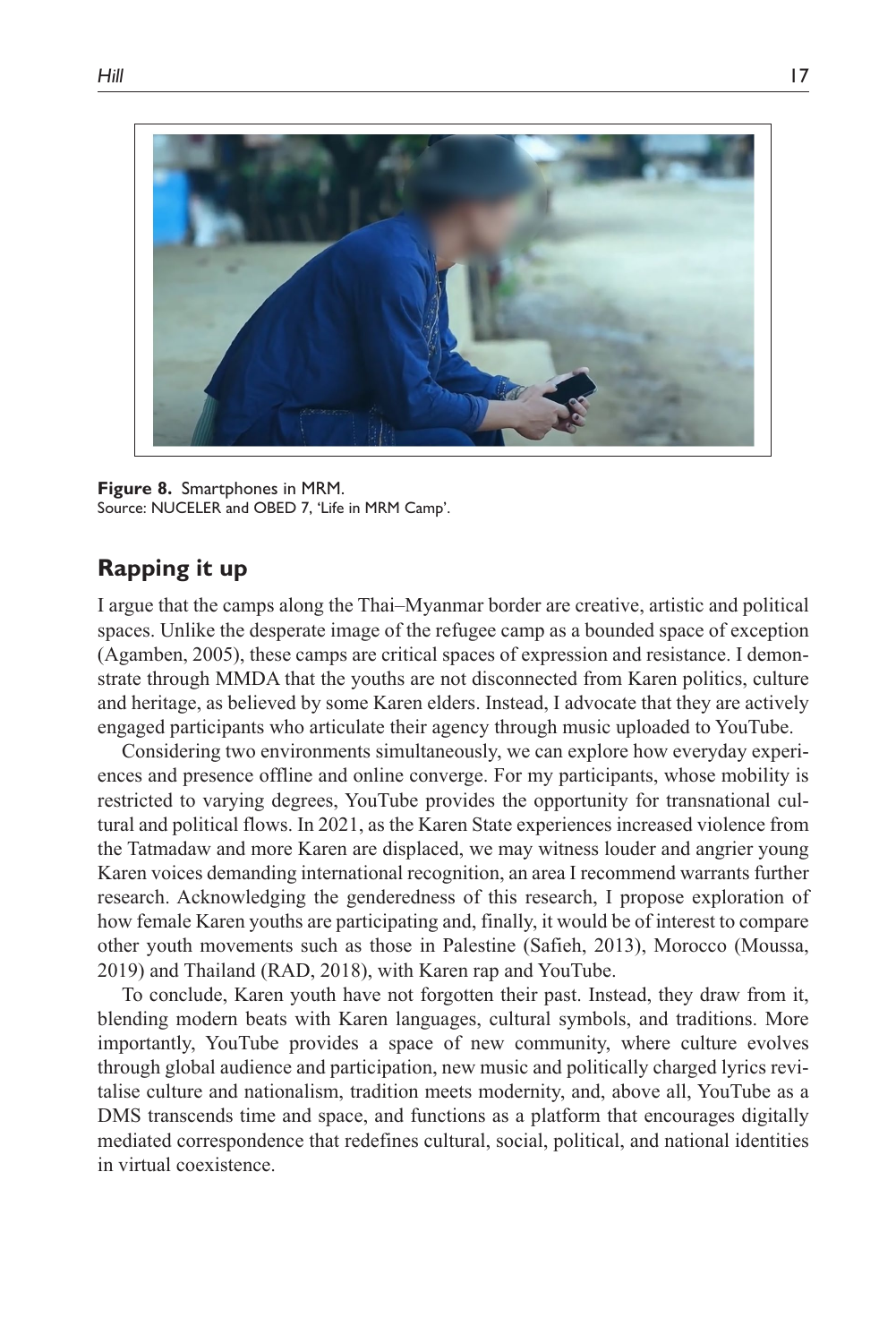#### **Funding**

The author received no financial support for the research, authorship, and/or publication of this article.

#### **Note**

1. '"Burman" (or in the Burmese language Bama) are the majority population; Burmese is a more general adjective for all citizens, the majority language and the country' (South, 2011: 6).

#### **References**

- Agamben G (1998) *Sovereign Power and Bare Life: Homo Sacer*. Stanford, CA: Stanford University Press.
- Agamben G (2005) *State of Exception*. Chicago: University of Chicago Press.
- Allman JM (ed.) (2004) *Fashioning Africa: Power and the Politics of Dress African Expressive Cultures*. Bloomington, IN: Indiana University Press.
- Andemicael A (2011) *Positive Energy: A Review of the Role of Artistic Activities in Refugee Camps*. Geneva: UNHCR, Policy Development and Evaluation Service United Nations High Commissioner for Refugees.
- Anderson B (1992) Long-distance nationalism: World capitalism and the rise of identity politics. Wertheim Lecture, CASA (Centre for Asian Studies Amsterdam).
- Anderson B (2006 [1983]) *Imagined Communities: Reflections on the Origin and Spread of Nationalism*, rev. and extended edn. London: Verso.
- Baily J and Collyer M (2006) Introduction: Music and migration. *Journal of Ethnic and Migration Studies* 32: 167–182, <https://doi.org/10.1080/13691830500487266>.
- Ben Moussa M (2019) Rap it up, share it up: Identity politics of youth 'social' movement in Moroccan online rap music. *New Media & Society* 21: 1043–1064, [https://doi.](https://doi.org/10.1177/1461444818821356) [org/10.1177/1461444818821356.](https://doi.org/10.1177/1461444818821356)
- boyd d (2014) *It's Complicated: The Social Lives of Networked Teens*. New Haven, CT: Yale University Press.
- Burgess J and Green J (2009) *YouTube: Online Video and Participatory Culture*. Digital media and society series. Cambridge: Polity.
- Cabalquinto ECB (2018) 'We're not only here but we're there in spirit': Asymmetrical mobile intimacy and the transnational Filipino family. *Mobile Media & Communication* 6: 37–52, [https://doi.org/10.1177/2050157917722055.](https://doi.org/10.1177/2050157917722055)
- Chau C (2011) YouTube as a participatory culture. *New Directions for Youth Development* 2010(128): 65–74, [https://doi.org/10.1002/yd.376.](https://doi.org/10.1002/yd.376)
- Cheesman N (2002) Seeing 'Karen' in the Union of Myanmar. *Asian Ethnicity* 3: 199–220, [https://](https://doi.org/10.1080/14631360220132736) [doi.org/10.1080/14631360220132736](https://doi.org/10.1080/14631360220132736).
- Cho V (2011) Searching for home: Explorations in new media and the Burmese diaspora in New Zealand. *Pacific Journalism Review* 17: 194.
- Cho V (2013) Mother died and time passed: Reading diasporic identity in Karen Hta. Available at: [www.poetryinternational.org/pi/cou\\_article/23184/Mother-died-and-time-passed/en/](www.poetryinternational.org/pi/cou_article/23184/Mother-died-and-time-passed/en/nocache) [nocache](www.poetryinternational.org/pi/cou_article/23184/Mother-died-and-time-passed/en/nocache) (accessed 17 September 2020).
- Entwistle J (2015) *The Fashioned Body: Fashion, Dress and Modern Social Theory*. Cambridge: Polity.
- Fine M (1994) Working the hyphens. In: Denzin NK and Lincoln YS (eds) *Handbook of Qualitative Research*. Thousand Oaks, CA: Sage, pp. 70–82.
- franzke as, Bechmann A, Zimmer M, Ess CM and the Association of Internet Researchers (2020) *Internet Research: Ethical Guidelines 3.0*. Available at: <https://aoir.org/reports/ethics3.pdf> (accessed 21 Jne 2021).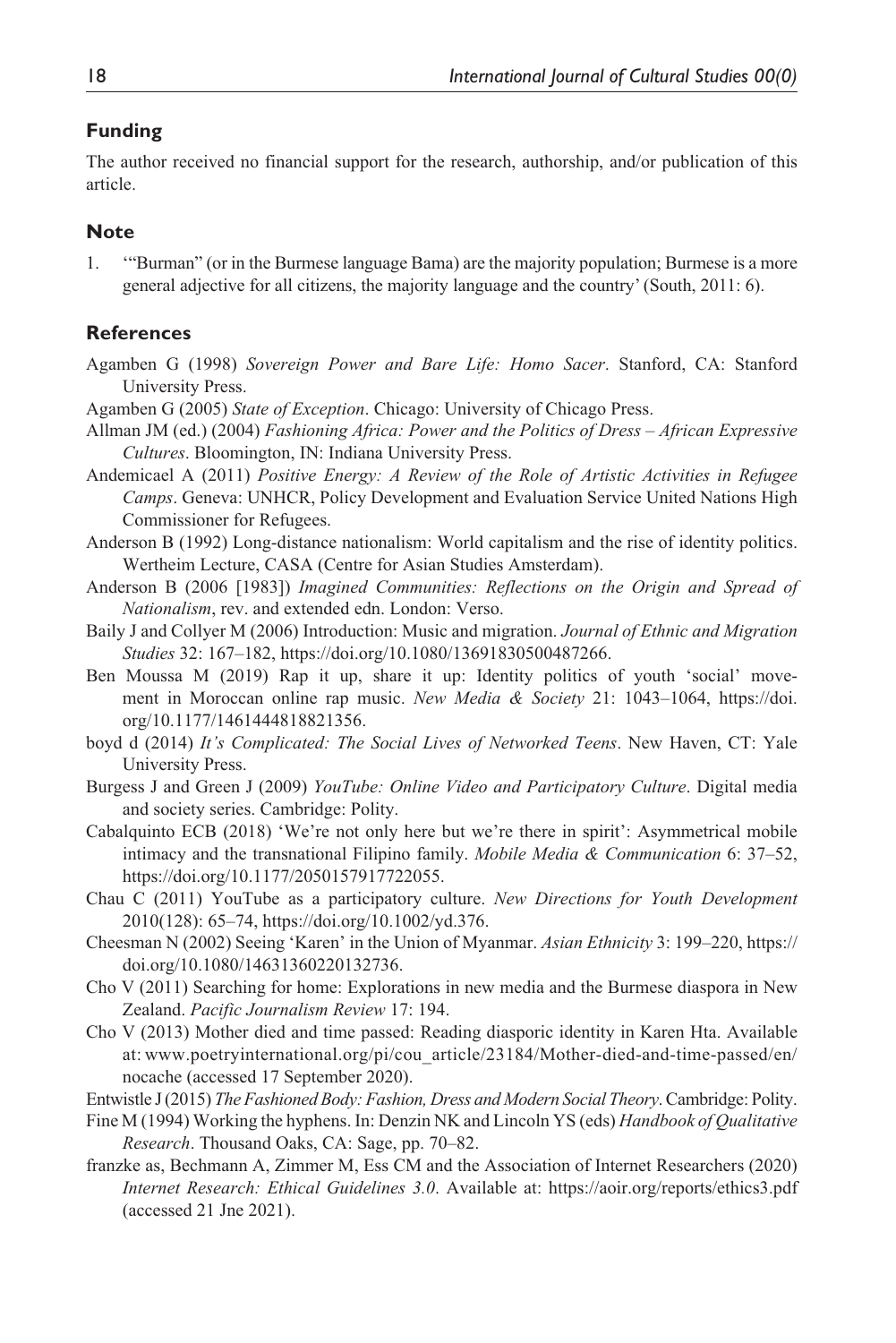- Frith S (1996) Music and identity. In: Hall S and Du Gay P (eds) *Questions of Cultural Identity*. London: Sage, pp. 108–128.
- Gibson JJ (1979) The theory of affordances. In: *The Ecological Approach to Visual Perception*. New York: Psychology Press.
- Gillespie M, Osseiran S and Cheesman M (2018) Syrian refugees and the digital passage to Europe: Smartphone infrastructures and affordances. *Social Media* + *Society* 4, [https://doi.](https://doi.org/10.1177/2056305118764440) [org/10.1177/2056305118764440](https://doi.org/10.1177/2056305118764440).
- Halpern D and Gibbs J (2013) Social media as a catalyst for online deliberation? Exploring the affordances of Facebook and YouTube for political expression. *Computers in Human Behavior* 29: 1159–1168.
- Harriden J (2002) 'Making a name for themselves': Karen identity and the politicization of ethnicity in Burma. *Journal of Burma Studies* 7: 84–144.
- Hermes J (2006) Citizenship in the age of the internet. *European Journal of Communication* 21: 295–309.
- Hornig L (2019) Saw Ba U Gyi (1905–1950). Biographien Projekt Myanmar-Institute.V. Available at:<http://bios.myanmar-institut.org/>(accessed 24 November 2020).
- Jenkins H (2009) *Confronting the Challenges of Participatory Culture: Media Education for the 21st Century*. Cambridge, MA: MIT Press.
- Kress G (2012) Multimodal discourse analysis. In: Gee JP and Handford M (eds) *The Routledge Handbook of Discourse Analysis*. Abingdon: Routledge.
- Leach A (2008) 'One day it'll all make sense': Hip-hop and rap resources for music librarians. *Notes* 65: 9–37, [https://doi.org/10.1353/not.0.0039.](https://doi.org/10.1353/not.0.0039)
- Leong L (2020) Domesticating algorithms: An exploratory study of Facebook users in Myanmar. *The Information Society* 36: 97–108, [https://doi.org/10.1080/01972243.2019.1709930.](https://doi.org/10.1080/01972243.2019.1709930)
- Literat I and Kligler-Vilenchik N (2019) Youth collective political expression on social media: The role of affordances and memetic dimensions for voicing political views. *New Media & Society* 21: 1988–2009.
- LRWC (Lawyers' Rights Watch Canada) (2021) Myanmar: Restore elected authorities, release detainees, and protect freedoms of information, expression, and assembly. LWRC Statement, 8 February. Available at: [https://www.lrwc.org/wp-content/uploads/2021/02/LRWC.](https://www.lrwc.org/wp-content/uploads/2021/02/LRWC.Myanmar.8February2021.F.pdf) [Myanmar.8February2021.F.pdf](https://www.lrwc.org/wp-content/uploads/2021/02/LRWC.Myanmar.8February2021.F.pdf) (accessed 22 June 2021).
- MacLachlan H (2012) Creating pan-Karen identity: The wrist tying ceremony in the United States. *Asian and Pacific Migration Journal* 21: 459–482, [https://doi.](https://doi.org/10.1177/011719681202100402) [org/10.1177/011719681202100402](https://doi.org/10.1177/011719681202100402).
- Marshall HI (1922) *The Karen People of Burma: A Study in Anthropology and Ethnology*. Washington, DC: Westphalia Press.
- Martiniello M and Lafleur J-M (2008) Ethnic minorities' cultural and artistic practices as forms of political expression: A review of the literature and a theoretical discussion on music. *Journal of Ethnic and Migration Studies* 34: 1191–1215, [https://doi.org/10.1080/13691830802364809.](https://doi.org/10.1080/13691830802364809)
- Marwick A (2012) The public domain: Surveillance in everyday life. *Surveillance & Society* 9: 378–393.
- Nettl B (1983) *The Study of Ethnomusicology: Thirty-one Issues and Concepts*, new edn. Urbana, IL: University of Illinois Press.
- NUCELER and OBED 7 (2020) Karen New Song 2020 (Life in MRM Refugee Camp). Available at:<https://www.youtube.com/watch?v=1385sHoE9kw> (accessed 12 October 2020).

Ong A (2006) Mutations in citizenship. *Theory, Culture & Society* 23: 499–505.

RAD (Rap Against Dictatorship) (2018) Prathet Ku Mee (My country has). Available at: [https://](https://www.youtube.com/watch?v=VZvzvLiGUtw) [www.youtube.com/watch?v=VZvzvLiGUtw](https://www.youtube.com/watch?v=VZvzvLiGUtw) (accessed 12 January 2020).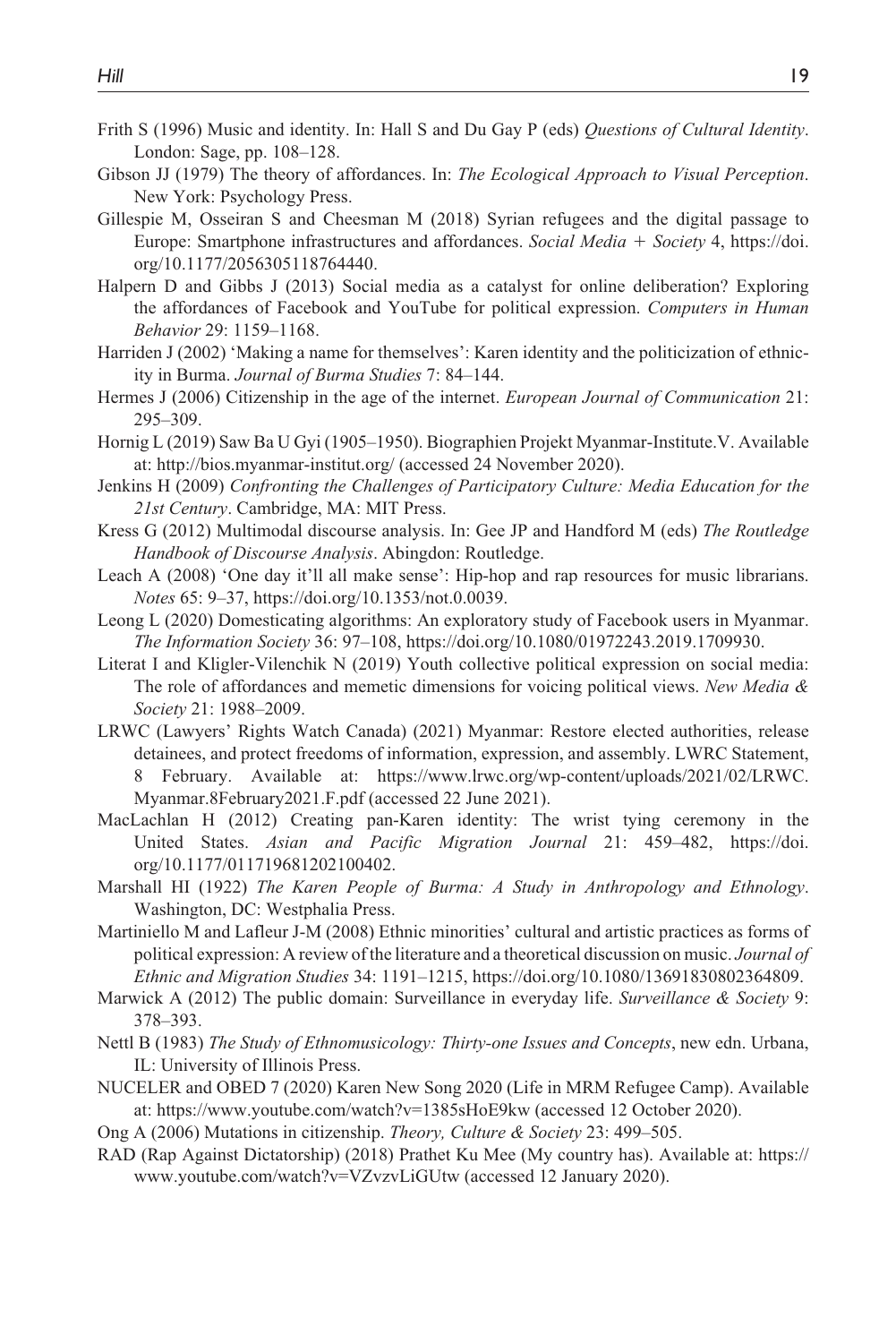- Rajah A (2002) A 'nation of intent' in Burma: Karen ethno-nationalism, nationalism and narrations of nation. *Pacific Review* 15: 517–537, [https://doi.org/10.1080/0951274021000029413.](https://doi.org/10.1080/0951274021000029413)
- Reilly P (2014) *The 'Battle of Stokes Croft' on YouTube: The Development of an Ethical Stance for the Study of Online Comments*. London: Sage.
- Russell A (2011) Home, music and memory for the Congolese in Kampala. *Journal of Eastern African Studies* 5: 294–312, [https://doi.org/10.1080/17531055.2011.571390.](https://doi.org/10.1080/17531055.2011.571390)
- Safieh R (2013) Identity, diaspora, and resistance in Palestinian hip-hop. In: Kanāʻinah M, Thorsén S-M, Bursheh H and McDonald DA (eds) *Palestinian Music and Song: Expression and Resistance Since 1900*. Public Cultures of the Middle East and North Africa. Bloomington, IN: Indiana University Press, pp. 69–81.
- Schiller NG (2005) Long-distance nationalism. In: Ember M, Ember CR and Skoggard I (eds) *Encyclopaedia of Diasporas*. Boston, MA: Springer US, pp. 570–580, [https://doi.](https://doi.org/10.1007/978-0-387-29904-4_59) [org/10.1007/978-0-387-29904-4\\_59.](https://doi.org/10.1007/978-0-387-29904-4_59)
- Shadrach B (2018) Upgrading Myanmar's internet access. *Myanmar Times*, 21 June . Available at: <www.mmtimes.com/news/upgrading-myanmars-internet-access.html> (accessed 12 October 2020).
- Sharples R (2017) To be Karen in the Thai–Burma borderlands: Identity formation through the prism of a human rights discourse. *Asian Ethnicity* 18: 74–94, [https://doi.org/10.1080/14631](https://doi.org/10.1080/14631369.2015.1088378) [369.2015.1088378](https://doi.org/10.1080/14631369.2015.1088378).

Sheller M (2018) Theorising mobility justice. *Tempo Social* 30: 17–34.

- Sheller M and Urry J (2000) The city and the car. *International Journal of Urban and Regional Research* 24: 737–757.
- Slobin M (2012) The destiny of diaspora. In: Clayton M, Herbert T and Middleton R (eds) *The Cultural Study of Music: A Critical Introduction*. New York: Routledge, pp. 96–106.
- South A (2009) *Ethnic Politics in Burma*. London: Routledge.
- South A (2011) *Burma's Longest War Anatomy of the Karen Conflict*. The Netherlands: Transnational Institute (TNI).
- Steuer J (1992) Defining virtual reality: Dimensions determining telepresence. *Journal of Communication* 42: 73–93.
- Stokes M (2012) Globalization and the politics of world music. In: Clayton M, Herbert T and Middleton R (eds) *The Cultural Study of Music: A Critical Introduction*. New York: Routledge, pp. 107–116.
- Telenor (2021) Telenor Group remains concerned with the situation in Myanmar. Available at: <https://www.telenor.com/media/announcement/statement-on-the-situation-in-myanmar>
- Tempered Family (2020) Revolution. Available at: [https://www.youtube.com/watch?v=R-](https://www.youtube.com/watch?v=R-9OqyTq8Cw)[9OqyTq8Cw](https://www.youtube.com/watch?v=R-9OqyTq8Cw) (accessed 12 October 2020).
- The Border Consortium (2020) Mae Ra Moe Camp. Available at: [https://www.thebordercon](https://www.theborderconsortium.org/where-we-work/camps-in-thailand/mae-ra-ma-luang/)[sortium.org/where-we-work/camps-in-thailand/mae-ra-ma-luang/](https://www.theborderconsortium.org/where-we-work/camps-in-thailand/mae-ra-ma-luang/) (accessed 12 November 2020).
- TKNG (The New Karen Generation) (2017) Who are you? Available at: [https://www.youtube.](https://www.youtube.com/watch?v=0UDtMjOduP8) [com/watch?v=0UDtMjOduP8](https://www.youtube.com/watch?v=0UDtMjOduP8) (accessed 12 October 2020).
- Twigt MA (2019) Mediated absent presence in forced displacement. *Popular Communication* 17: 171–184, [https://doi.org/10.1080/15405702.2018.1540784.](https://doi.org/10.1080/15405702.2018.1540784)
- UNHCR (UN Refugee Agency) (2020) RTG/MOI-UNHCR Verified Refugee Population (December 2020), Available at: [https://www.unhcr.org/th/wp-content/uploads/sites/91/2021/01/Thailand\\_](https://www.unhcr.org/th/wp-content/uploads/sites/91/2021/01/Thailand_Myanmar-Border_Refugee-Population-Overview_December-2020.pdf) Myanmar-Border Refugee-Population-Overview\_December-2020.pdf (accessed 23 June 2021).